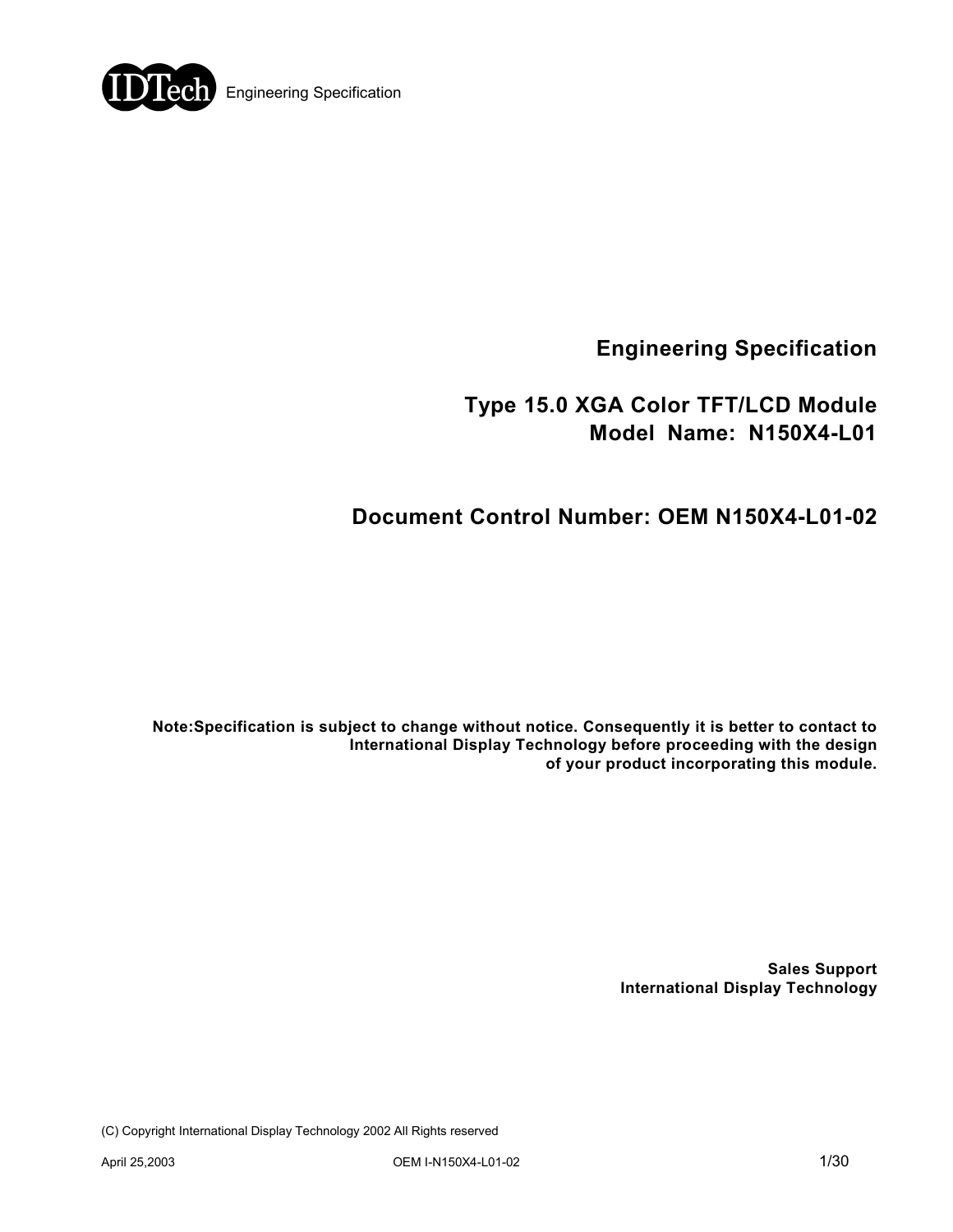

**Engineering Specification** 

### **i Contents**

- i Contents
- ii Record of Revision
- **1.0 Handling Precautions**
- **2.0 General Description**
- 2.1 Characteristics
- 2.2 Functional Block Diagram
- **3.0 Absolute Maximum Ratings**
- **4.0 Optical Characteristics**
- **5.0 Signal Interface**
- 5.1 Connectors
- 5.2 Interface Signal Connector
- 5.3 Interface Signal Description
- 5.3.1 E-EDUD
- 5.4 Interface Signal Electrical Characteristics
- 5.4.1 Signal Electrical Characteristics for LVDS Receiver
- 5.4.2 LVDS Receiver Internal Circuit
- 5.4.3 Recommended Guidelines for Motherboard PCB Design and Cable Selection
- 5.5 Signal for Lamp connector
- **6.0 Pixel format image**
- **7.0 Parameter guide line for CFL Inverter**
- **8.0 Interface Timings**
- 8.1 Timing Characteristics
- 8.2 Timing Definition
- **9.0 Power Consumption**
- **10.0 Power ON/OFF Sequence**
- **11.0 Mechanical Characteristics**
- **12.0 National Test Lab Requirement**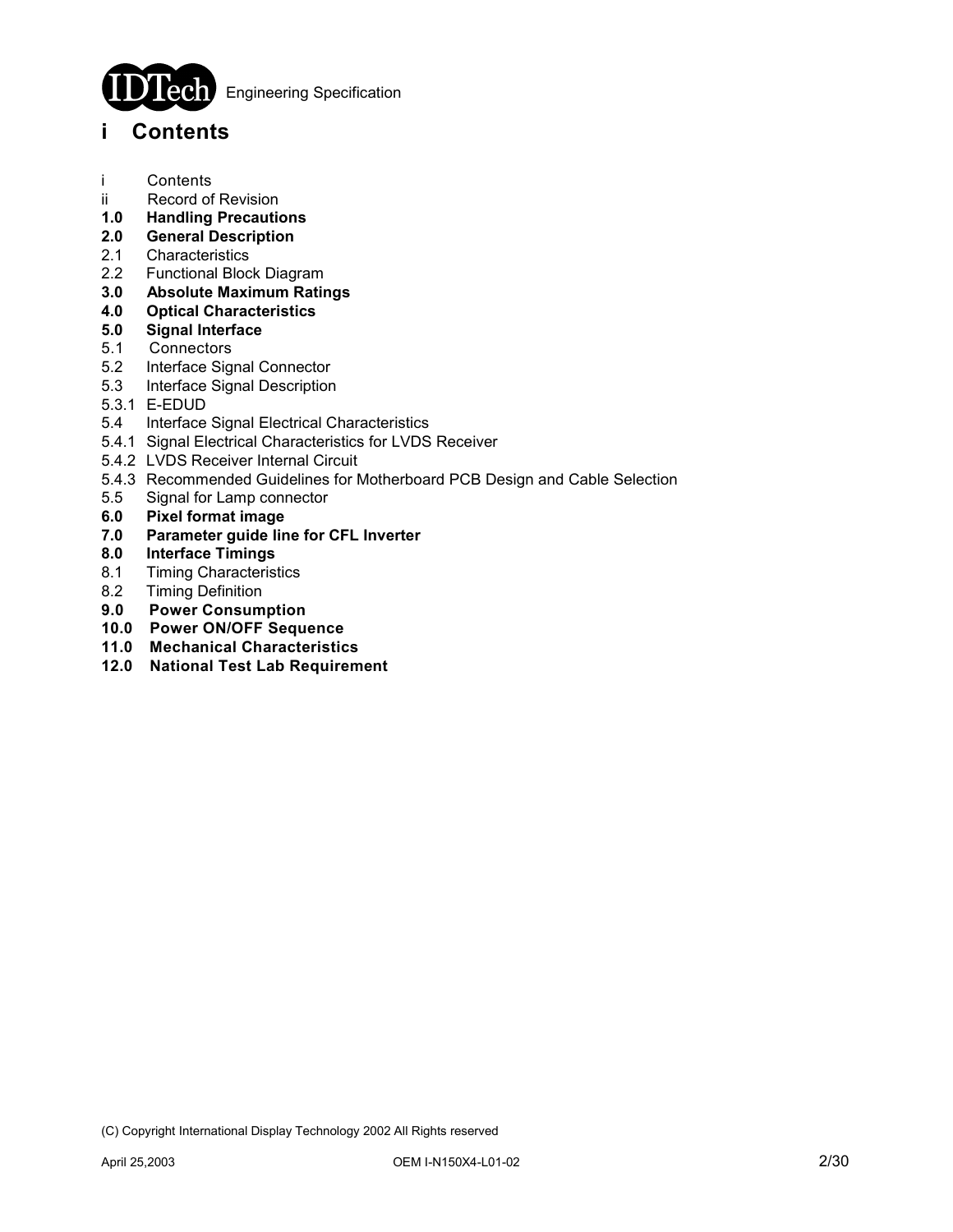

# **ii Record of Revision**

| Date             | Document Revision | Page  | Summary                                |
|------------------|-------------------|-------|----------------------------------------|
| February 06,2003 | OEM N150X4-L01-01 | All   | First Edition for customer.            |
|                  |                   |       | Based on Internal Spec."N150X4-IPI-01" |
| April 25,2003    | OEM N150X4-L01-02 | 27-29 | To Update Reference Drawings           |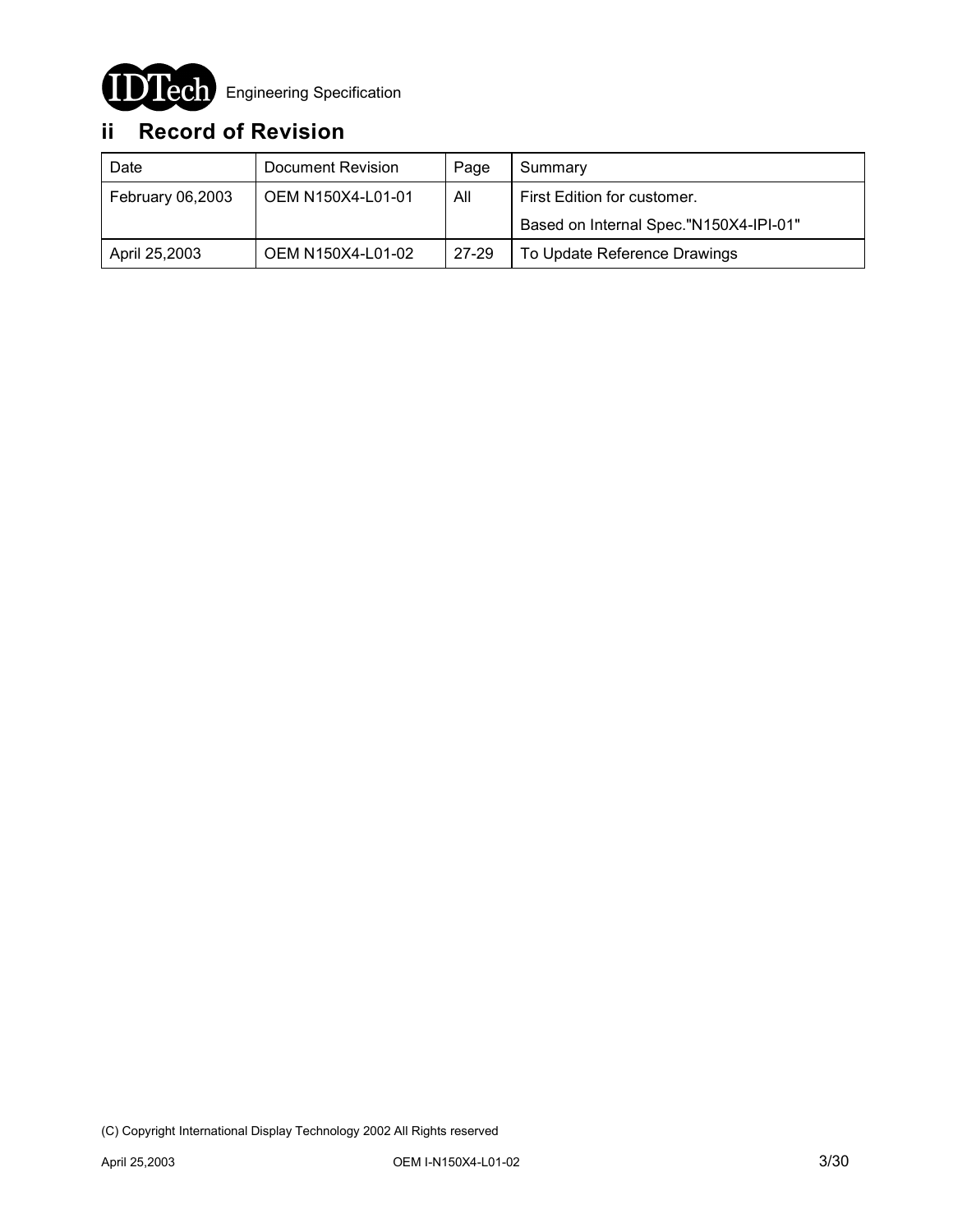

### **1.0 Handling Precautions**

- !" If any signals or power lines deviate from the power on/off sequence, it may cause shorten the life of the LCD module.
- . The LCD panel and the CFL are made of glass and may break or crack if dropped on a hard surface, so please handle them with care.
- CMOS ICs are included in the LCD panel. They should be handled with care, to prevent electrostatic discharge.
- . Do not press the reflector sheet at the LCD module to any directions.
- . Do not stick the adhesive tape on the reflector sheet at the back of the LCD module.
- !" Please handle with care when mount in the system cover. Mechanical damage for lamp cable/lamp connector may cause safety problems.
- . Small amount of materials having no flammability grade is used in the LCD module. The LCD module should be supplied by power complied with requirements of Limited Power Source (2.5, IEC60950 or UL60950), or be applied exemption conditions of flammability requirements (4.7.3.4, IEC60950 or UL60950) in an end product.
- !" The LCD module is designed so that the CFL in it is supplied by Limited Current Circuit (2.4, IEC60950 or UL60950).
- The fluorescent lamp in the liquid crystal display(LCD) contains mercury. Do not put it in trash that is disposed of in landfills. Dispose of it as required by local ordinances or regulations.
- Never apply detergent or other liquid directly to the screen.
- Wipe off water drop immediately. Long contact with water may cause discoloration or spots.
- !" When the panel surface is soiled, wipe it with absorbent cotton or other soft cloth; do not use solvents or abrasives.
- Do not touch the front screen surface in your system, even bezel.
- Gently wipe the covers and the screen with a soft cloth.
	- ƒ The information contained herein is presented only as a guide for the applications of our products. No responsibility is assumed by International Display Technology for any infringements of patents or other right of the third partied which may result from its use. No license is granted by implication or otherwise under any patent or patent rights of International Display Technology or others.
	- The information contained herein may be changed without prior notice. It is therefore advisable to contact International Display Technology before proceeding with the design of equipment incorporating this product.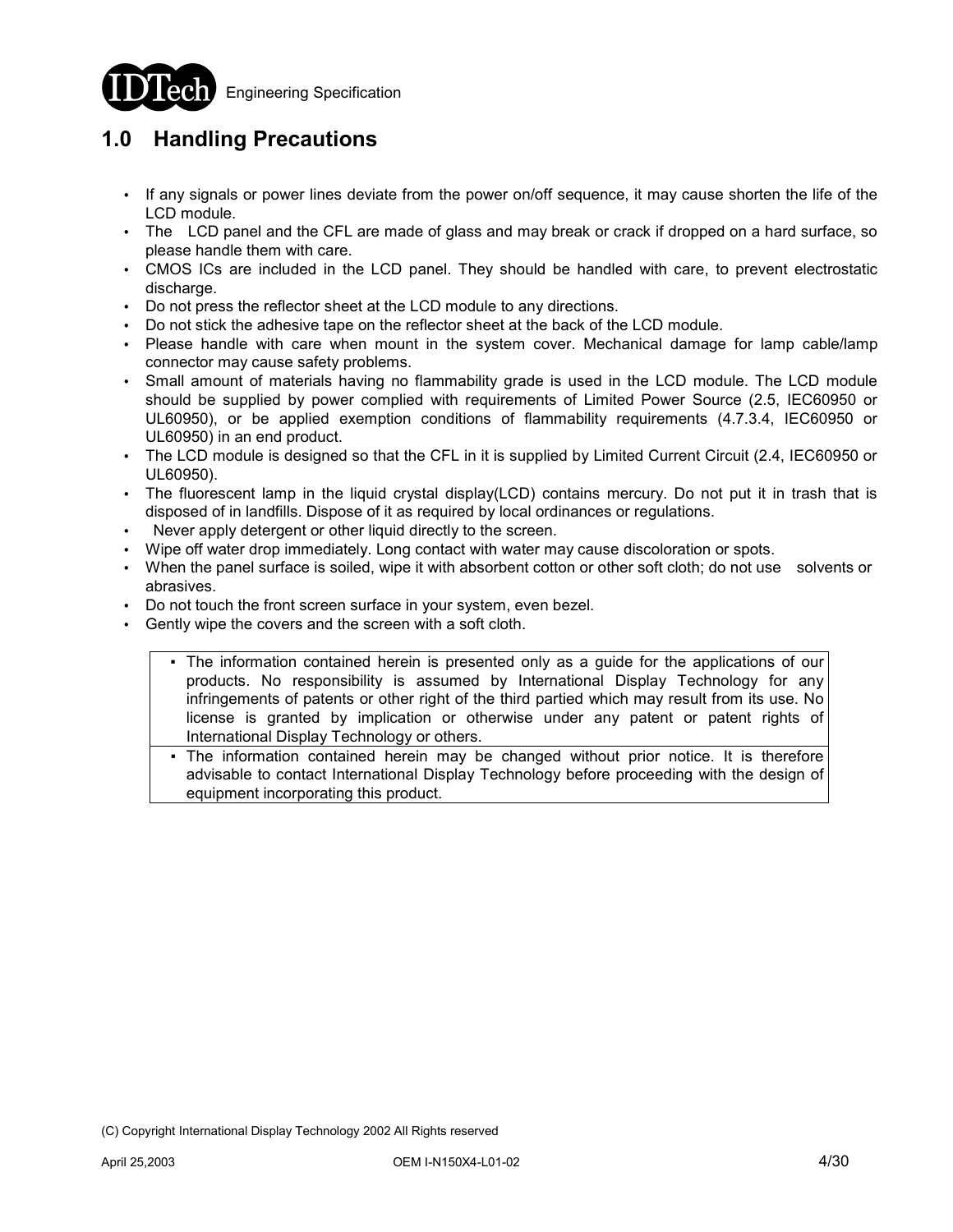

# **2.0 General Description**

This specification applies to the Type 15.0 Color TFT/LCD Module 'N150X4-L01'.

This module is designed for a display unit of a notebook style personal computer.

The screen format and electrical interface are intended to support the XGA (1024(H) x 768(V)) screen. Support color is native 262k colors ( RGB 6-bit data driver ).

All input signals are LVDS(Low Voltage Differential Signaling) interface compatible.

This module does not contain an inverter card for backlight.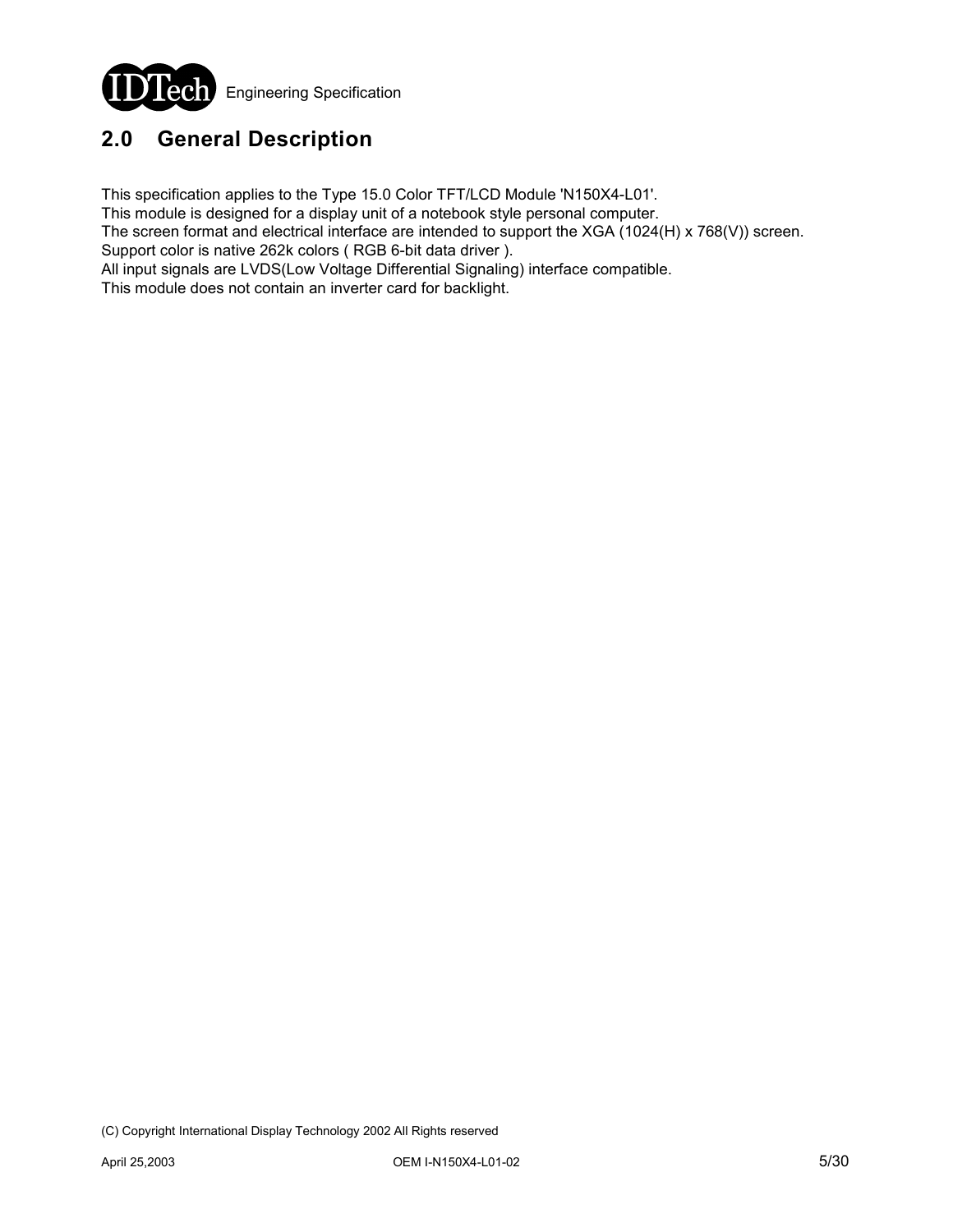

### **2.1 Characteristics**

The following items are characteristics summary on the table under 25 degree C condition:

| <b>CHARACTERISTICS ITEMS</b>           | <b>SPECIFICATIONS</b>                                 |  |  |  |  |
|----------------------------------------|-------------------------------------------------------|--|--|--|--|
| Screen Diagonal [cm]                   | 38                                                    |  |  |  |  |
| Active Area [mm]                       | 304.128(H) x 228.096(V)                               |  |  |  |  |
| Pixels H x V [pixels]                  | $1024(x3)$ x 768                                      |  |  |  |  |
| Pixel Pitch [mm]                       | 0.297(per one triad) x 0.297                          |  |  |  |  |
| <b>Pixel Arrangement</b>               | R.G.B. Vertical Stripe                                |  |  |  |  |
| Display Mode                           | Normally Black                                        |  |  |  |  |
| White Luminance $[cd/m^2]$             | 215 Typ. (Screen Center, ICFL = 6.5mA)                |  |  |  |  |
| <b>Contrast Ratio</b>                  | 400: 1 Typ. 300:1 Min                                 |  |  |  |  |
| <b>Viewing Angle</b>                   | CR>=10:1<br>H: +/-85 deg., V:+/-85 deg. Typ.          |  |  |  |  |
|                                        | CR>=100:1<br>H: +/-40 deg., V:+/-40 deg. Typ.         |  |  |  |  |
| <b>Color Chromaticity</b>              | x:0.313, y:0.329                                      |  |  |  |  |
| <b>Surface Treatment</b>               | Anti-Glare, AG160                                     |  |  |  |  |
| Optical Rise + Fall Time               | 60msec Typ.;<br>120ms Max. (@25degC)                  |  |  |  |  |
| Nominal Input Voltage [VDD]            | $+3.3$ V                                              |  |  |  |  |
| Logic Power Consumption<br>[watt]      | 1.6 Typ. (All White Pattern), 2.2 Max (worst pattern) |  |  |  |  |
| <b>CFL Power Consumption</b><br>[watt] | 4.1Typ.(@ICFL=6.5mA)                                  |  |  |  |  |
| Weight [grams]                         | 585 Max.                                              |  |  |  |  |
| Physical Size [mm]                     | 317.3(W) x 242.0(H) x 6.2(D) Typ.                     |  |  |  |  |
| <b>Electrical Interface</b>            | 4 pairs Single LVDS(Single)                           |  |  |  |  |
|                                        |                                                       |  |  |  |  |
| <b>Support Color</b>                   | Native 262K colors (RGB 6-bit data driver)            |  |  |  |  |
| Temperature Range [deg. C]             | 0 to +50 (Operating)                                  |  |  |  |  |
|                                        | -20 to +60 (Storage, Shipping)                        |  |  |  |  |
| CFL cable length                       | 100 mm                                                |  |  |  |  |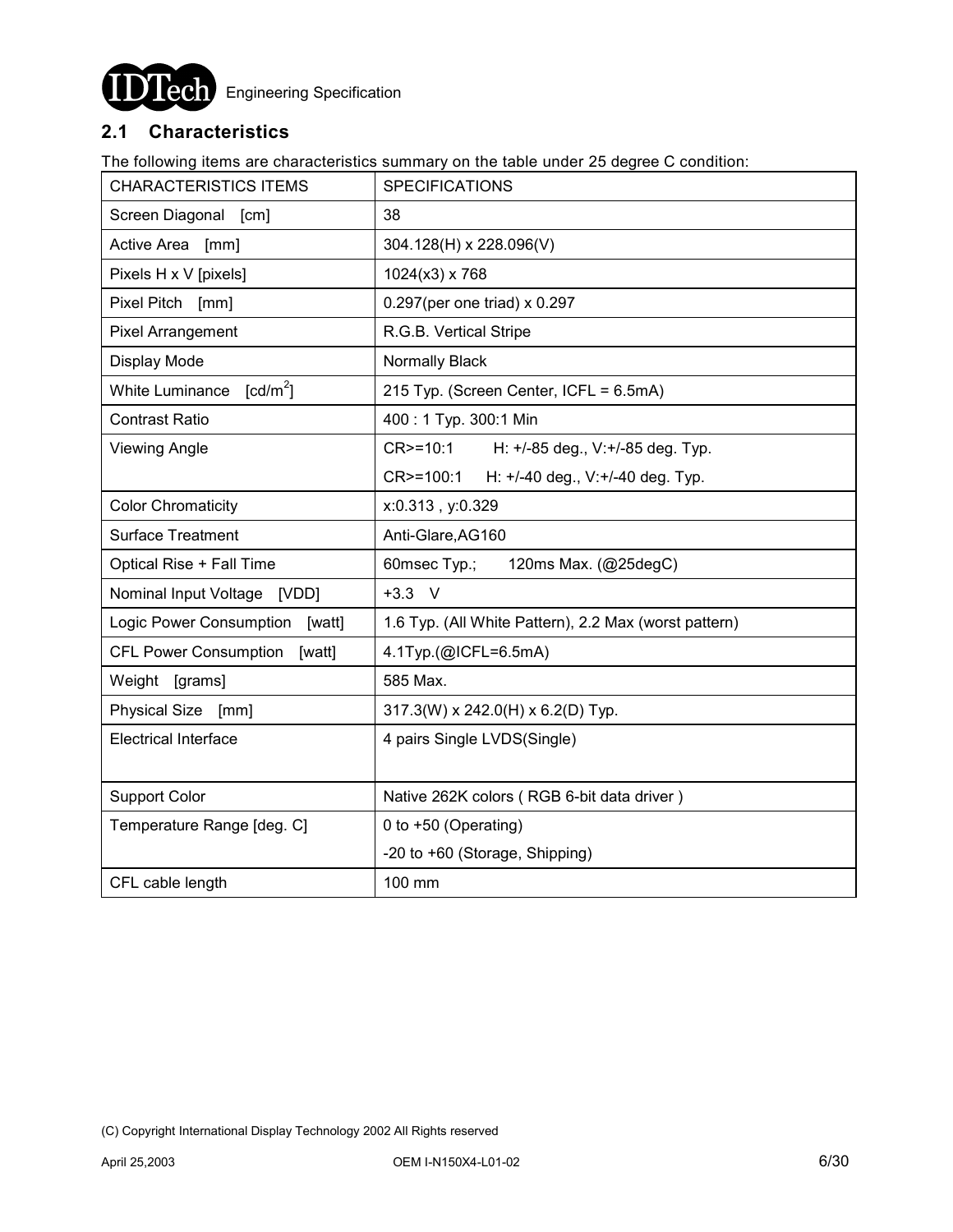

### **2.2 Functional Block Diagram**

The following diagram shows the functional block of the Type 15.0 Color TFT/LCD Module.

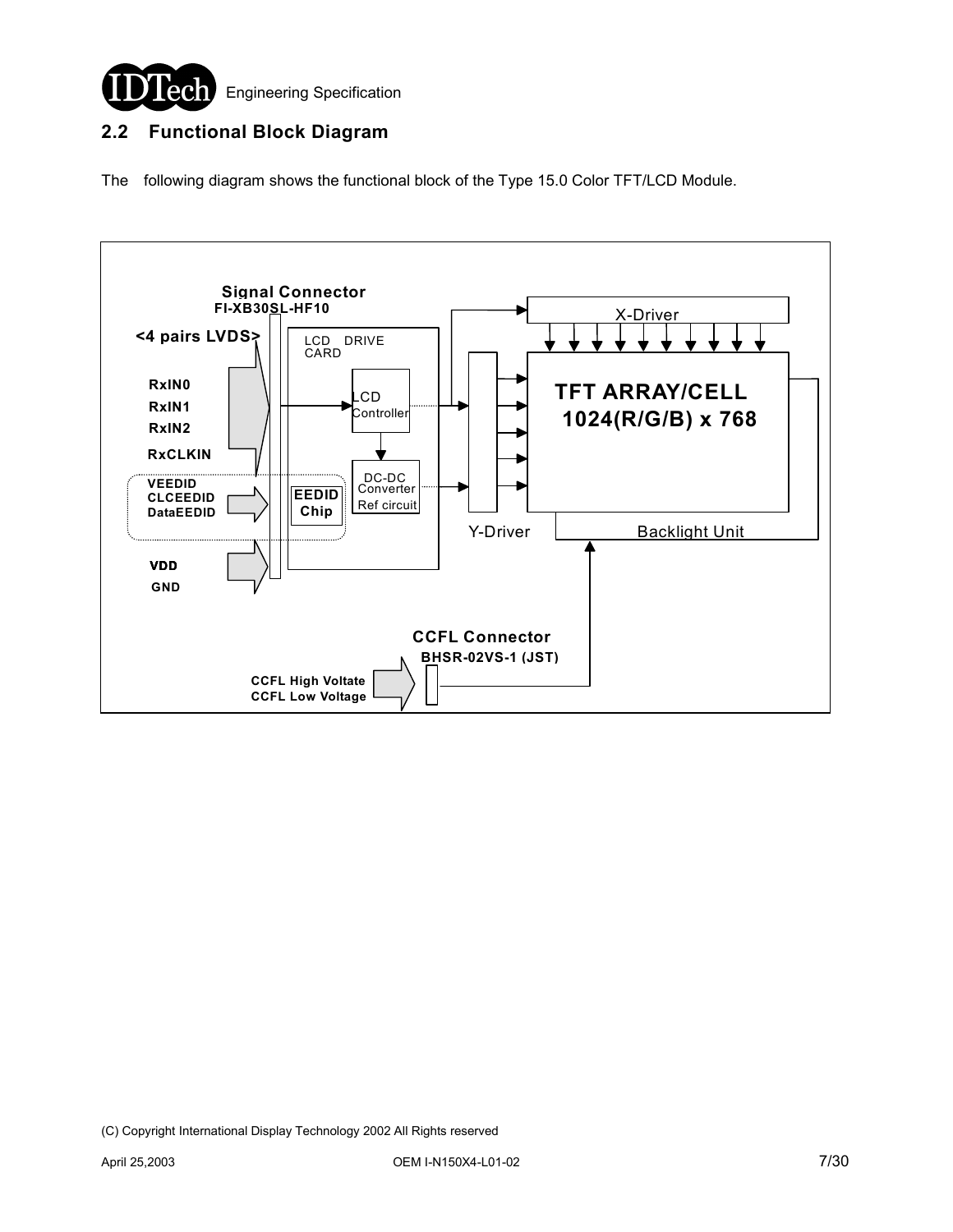

# **3.0 Absolute Maximum Ratings**

| <b>Item</b>                        | Symbol                                                  | Min                           | <b>Max</b> | <b>Unit</b>    | <b>Conditions</b> |
|------------------------------------|---------------------------------------------------------|-------------------------------|------------|----------------|-------------------|
| <b>Supply Voltage</b>              | <b>VDD</b>                                              | $-0.3$                        | $+4.0$     | V              |                   |
| Input Voltage of Signal            | Other Inputs                                            | $-0.3$                        | $VDD+0.3$  | V              |                   |
| Lamp Ignition Voltage              | Vinv                                                    |                               | 2,000      | Vrms           |                   |
| <b>CFL Current</b>                 | <b>ICFL</b>                                             | 7<br>$\overline{\phantom{a}}$ |            | mArms          |                   |
| <b>CFL Peak Inrush Current</b>     | <b>ICFLP</b><br>20mA / 50ms<br>$\overline{\phantom{a}}$ |                               |            | A single pulse |                   |
| <b>Operating Temperature</b>       | <b>TOP</b>                                              | 0                             | $+50$      | deg.C          | (Note 1)          |
| <b>Operating Relative Humidity</b> | <b>HOP</b>                                              | 8                             | 95         | %RH            | (Note 1)          |
| Storage Temperature                | TST                                                     | $-20$                         | +60        | deg.C          | (Note 1)          |
| <b>Storage Relative Humidity</b>   | <b>HST</b>                                              | 5                             | 95         | %RH            | (Note 1)          |
| Vibration                          |                                                         |                               | 1.5        | G<br>Hz        |                   |
| Shock                              |                                                         |                               | 50<br>18   | G<br>ms        | Rectangle wave    |

Absolute maximum ratings of the module is as follows :

**Note :** 

1. Maximum Wet-Bulb should be 39 degree C and No condensation.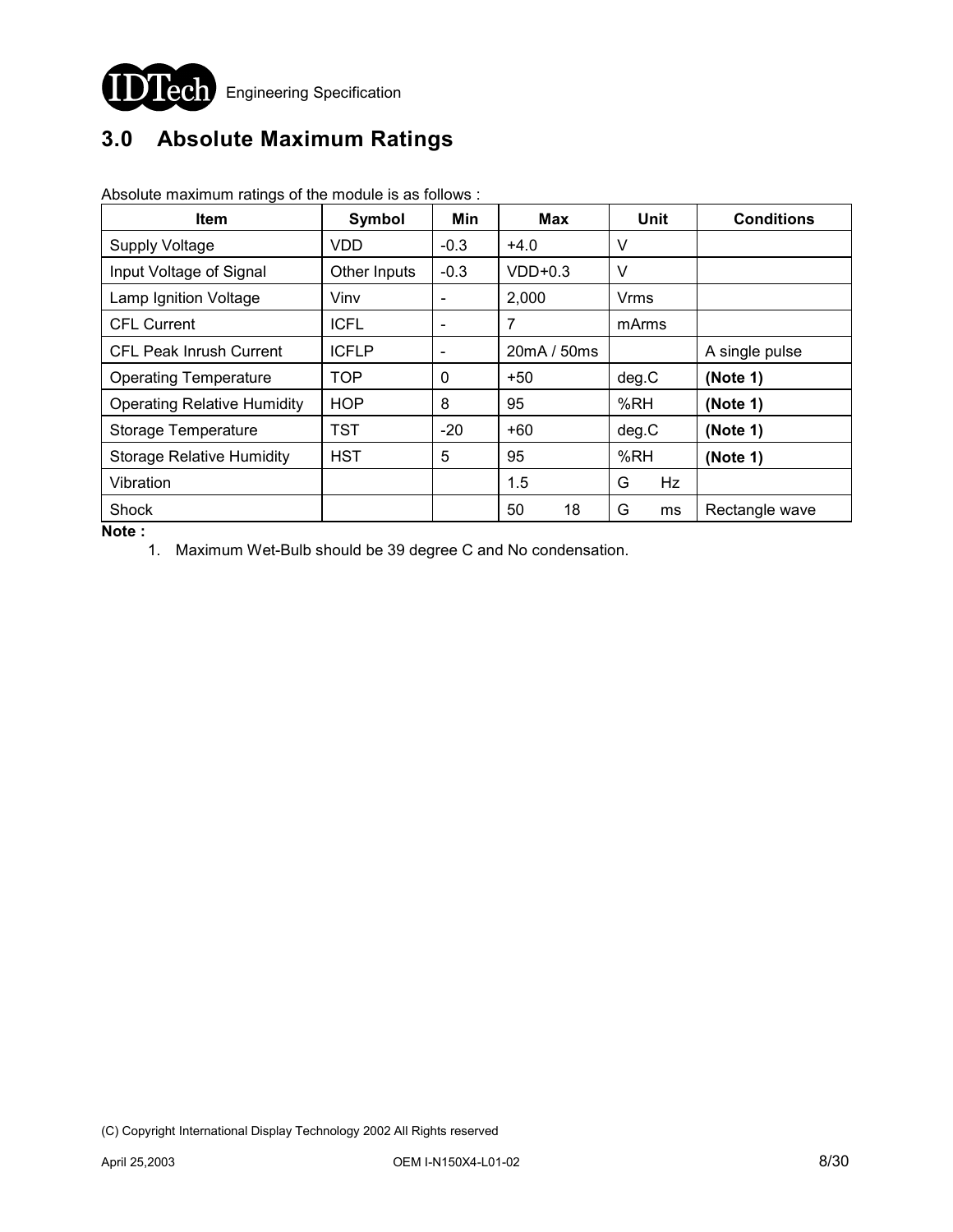

# **4.0 Optical Characteristics**

| The optical characteristics are measured under stable conditions as follows under 25 degree C condition.<br>Item | Conditions       |   |         | Specification |             |  |
|------------------------------------------------------------------------------------------------------------------|------------------|---|---------|---------------|-------------|--|
|                                                                                                                  |                  |   |         | Typ.          | <b>Note</b> |  |
| <b>Viewing Angle</b>                                                                                             | Horizontal       |   | (Right) | 85            |             |  |
| (Degrees)                                                                                                        | $K \geq 10$      |   | (Left)  | 85            |             |  |
|                                                                                                                  | Vertical         |   | (Upper) | 85            |             |  |
| K:Contrast Ratio                                                                                                 | $K \geq 10$      |   | (Lower) | 85            |             |  |
| Contrast ratio                                                                                                   |                  |   |         | 400           |             |  |
| Response Time<br>(ms)                                                                                            | Rising + Falling |   |         | 60            | 120 Max.    |  |
| Color                                                                                                            | Red              | X |         |               |             |  |
| Chromaticity                                                                                                     | Red              | y |         |               |             |  |
| (CIE)                                                                                                            | Green            | X |         |               |             |  |
|                                                                                                                  | Green            | y |         |               |             |  |
|                                                                                                                  | <b>Blue</b>      | X |         |               |             |  |
|                                                                                                                  | <b>Blue</b>      | y |         |               |             |  |
|                                                                                                                  | White            | X |         | 0.313         |             |  |
|                                                                                                                  | White            | у |         | 0.329         |             |  |
| White Luminance $(cd/m^2)$                                                                                       |                  |   |         | 200Typ.       | 160Min      |  |
| ICFL 6.0 mA                                                                                                      |                  |   |         | Center        | Center      |  |

The optical characteristics are measured under stable conditions as follows under 25 degree C condition: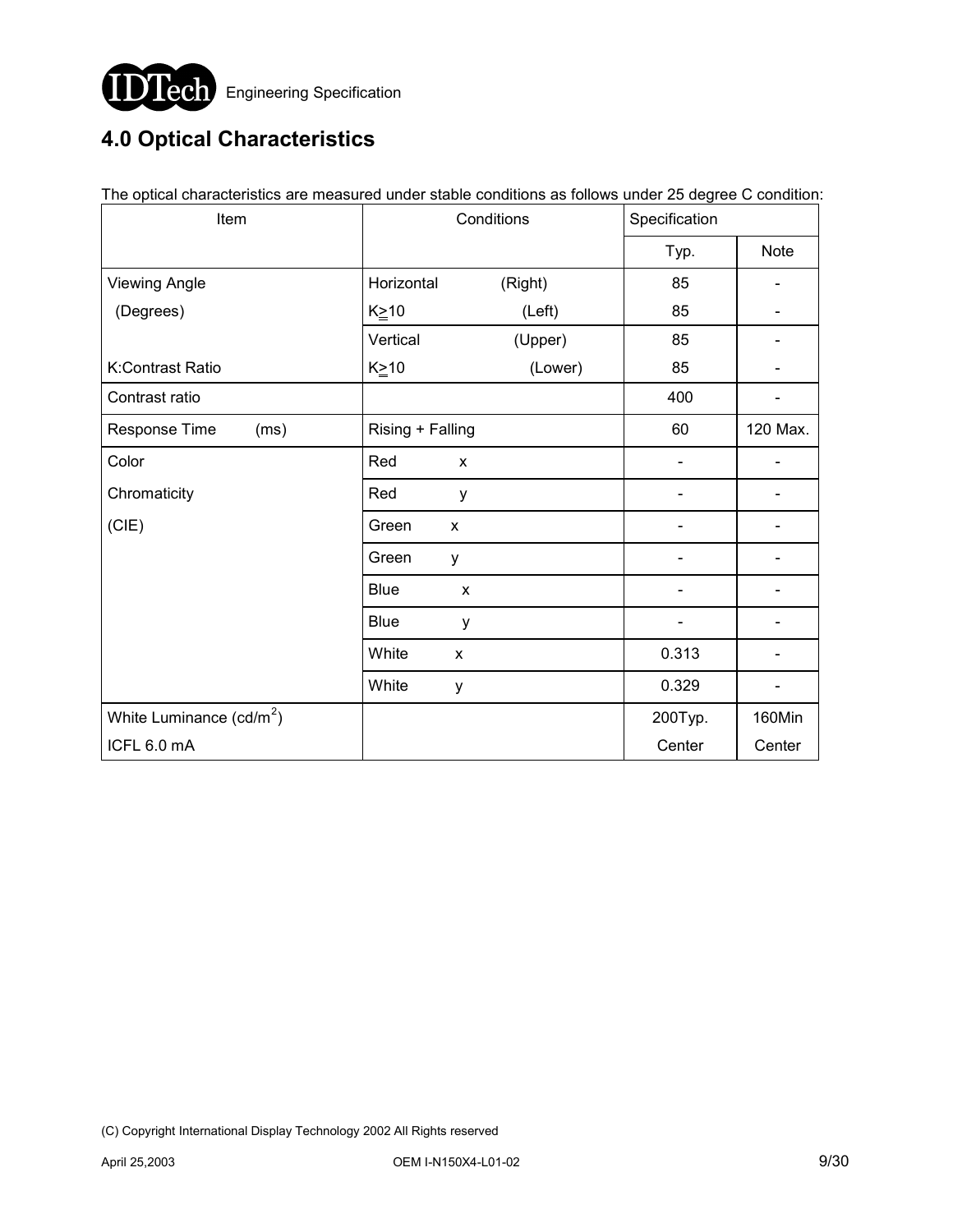

# **5.0 Signal Interface**

### **5.1 Connectors**

Physical interface is described as for the connector on module.

These connectors are capable of accommodating the following signals and will be following components.

| Connector Name / Designation  | For Signal Connector |  |  |
|-------------------------------|----------------------|--|--|
| Manufacturer                  | JAE                  |  |  |
| Type / Part Number            | FI-XB30SL-HF10       |  |  |
| Mating Receptacle/Part Number | FI-X30M, FI-X30C2L   |  |  |

| Connector Name / Designation | For Lamp Connector |  |  |
|------------------------------|--------------------|--|--|
| Manufacturer                 | JST                |  |  |
| Type / Part Number           | <b>BHSR-02VS-1</b> |  |  |
| Mating Type / Part Number    | SM02B-BHSS-1       |  |  |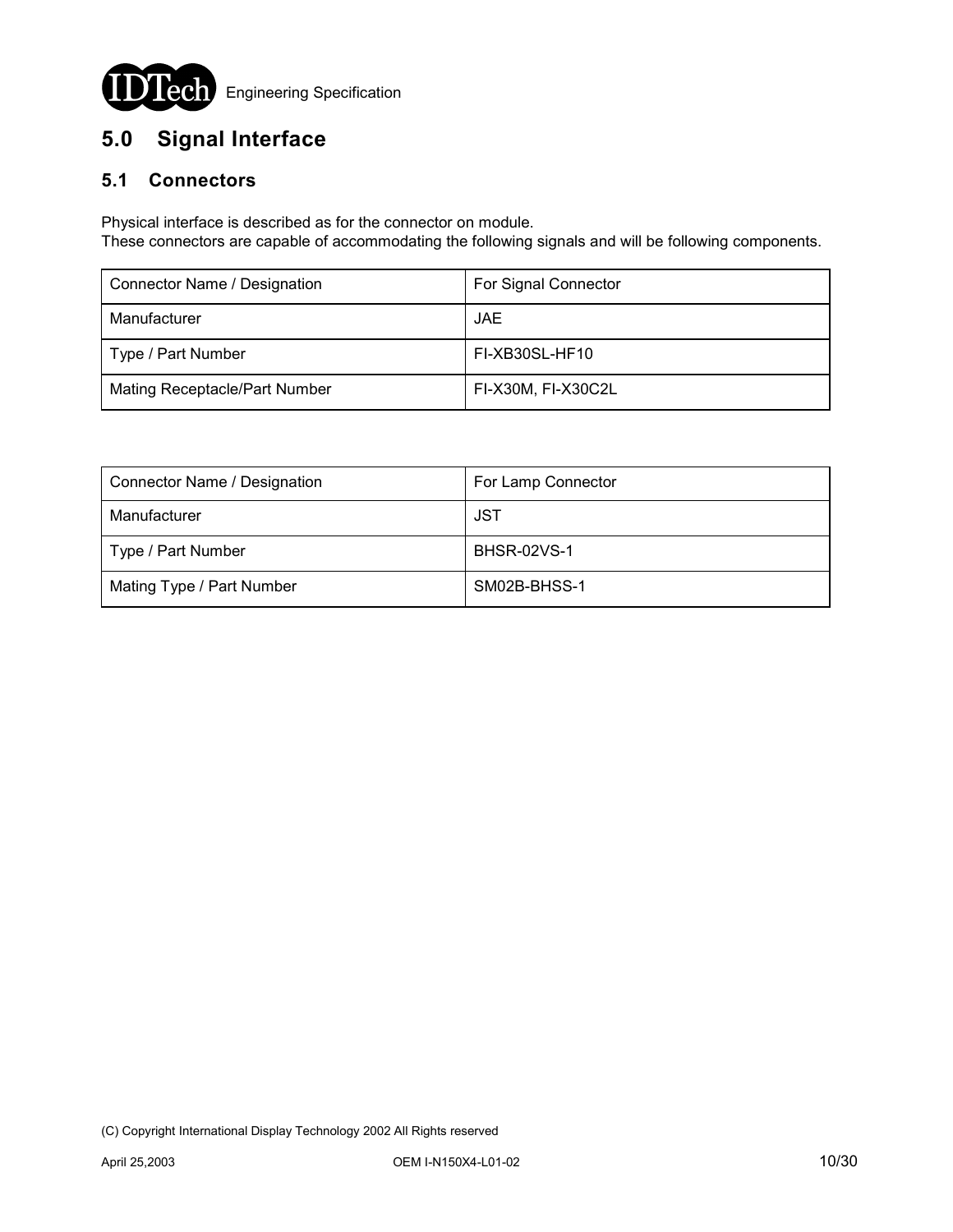

### **5.2 Interface Signal Connector**

| Pin#           | <b>Signal Name</b>       | Pin# | <b>Signal Name</b> |
|----------------|--------------------------|------|--------------------|
|                | <b>GND</b>               | 16   | <b>GND</b>         |
| $\overline{2}$ | VDD                      | 17   | RxCLKIN-           |
| 3              | VDD                      | 18   | RxCLKIN+           |
| 4              | VEDID (Note 2, 3)        | 19   | <b>GND</b>         |
| 5              | Reserved (Note 1)        | 20   | <b>NC</b>          |
| 6              | CLKEEDID (Note 2, 4)     | 21   | NC.                |
| 7              | (Note 2, 4)<br>DataEEDID | 22   | GND                |
| 8              | RxIN0-                   | 23   | <b>NC</b>          |
| 9              | RxIN0+                   | 24   | NC.                |
| 10             | <b>GND</b>               | 25   | GND                |
| 11             | RxIN1-                   | 26   | <b>NC</b>          |
| 12             | RxIN1+                   | 27   | NC.                |
| 13             | <b>GND</b>               | 28   | <b>GND</b>         |
| 14             | RxIN2-                   | 29   | <b>NC</b>          |
| 15             | RxIN <sub>2</sub> +      | 30   | NC.                |

| Pin # | <b>Signal Name</b> |  |  |  |
|-------|--------------------|--|--|--|
| 16    | <b>GND</b>         |  |  |  |
| 17    | <b>RxCLKIN-</b>    |  |  |  |
| 18    | RxCLKIN+           |  |  |  |
| 19    | <b>GND</b>         |  |  |  |
| 20    | ΝC                 |  |  |  |
| 21    | ΝC                 |  |  |  |
| 22    | <b>GND</b>         |  |  |  |
| 23    | ΝC                 |  |  |  |
| 24    | <b>NC</b>          |  |  |  |
| 25    | <b>GND</b>         |  |  |  |
| 26    | ΝC                 |  |  |  |
| 27    | NС                 |  |  |  |
| 28    | <b>GND</b>         |  |  |  |
| 29    | ΝC                 |  |  |  |
| 30    | ΝC                 |  |  |  |

**Note :**

- 1. 'Reserved' pins are not allowed to connect any other line.
- 2. This LCD Module complies with "VESA ENHANCED EXTENDED DISPLAY IDENTIFICATION DATA STANDARD Release A, Revision 1" and supports "EEDID version 1.3".
- 3. V<sub>EEDID</sub> power source shall be the limited current circuit which has not exceeding 1A. (Reference Document : "Enhanced Display Data Channel (E-DDC™) Proposed Standard", VESA)
- 4. Both CLKEEDID line and DATAEEDID line are pulled up with 10k ohm resistor to VEEDID power source line at LCD panel, respectively.

 Voltage levels of all input signals are LVDS compatible (except VDD, EEDID). Refer to "Signal Electrical Characteristics for LVDS Receiver", for voltage levels of all input signals.

### **5.3 Interface Signal Description**

Signal Description

| <b>Signal Name</b> | Description                                                      |
|--------------------|------------------------------------------------------------------|
| RxIN0+, RxIN0-     | LVDS differential data input (RED0-RED5, GREEN0)                 |
| RxIN1+, RxIN1-     | LVDS differential data input (GREEN1-GREEN5, BLUE0-BLUE1)        |
| RxIN2+, RxIN2-     | LVDS differential data input (BLUE2-BLUE5, HSync, VSync, DSPTMG) |
| RxCLKIN+, RxCLKIN- | LVDS differential clock input(DTCLK)                             |
| <b>VDD</b>         | +3.3V Power Supply                                               |
| <b>GND</b>         | Ground                                                           |

#### **Note :**

. Input signals shall be low or Hi-Z state when VDD is off.

<sup>(</sup>C) Copyright International Display Technology 2002 All Rights reserved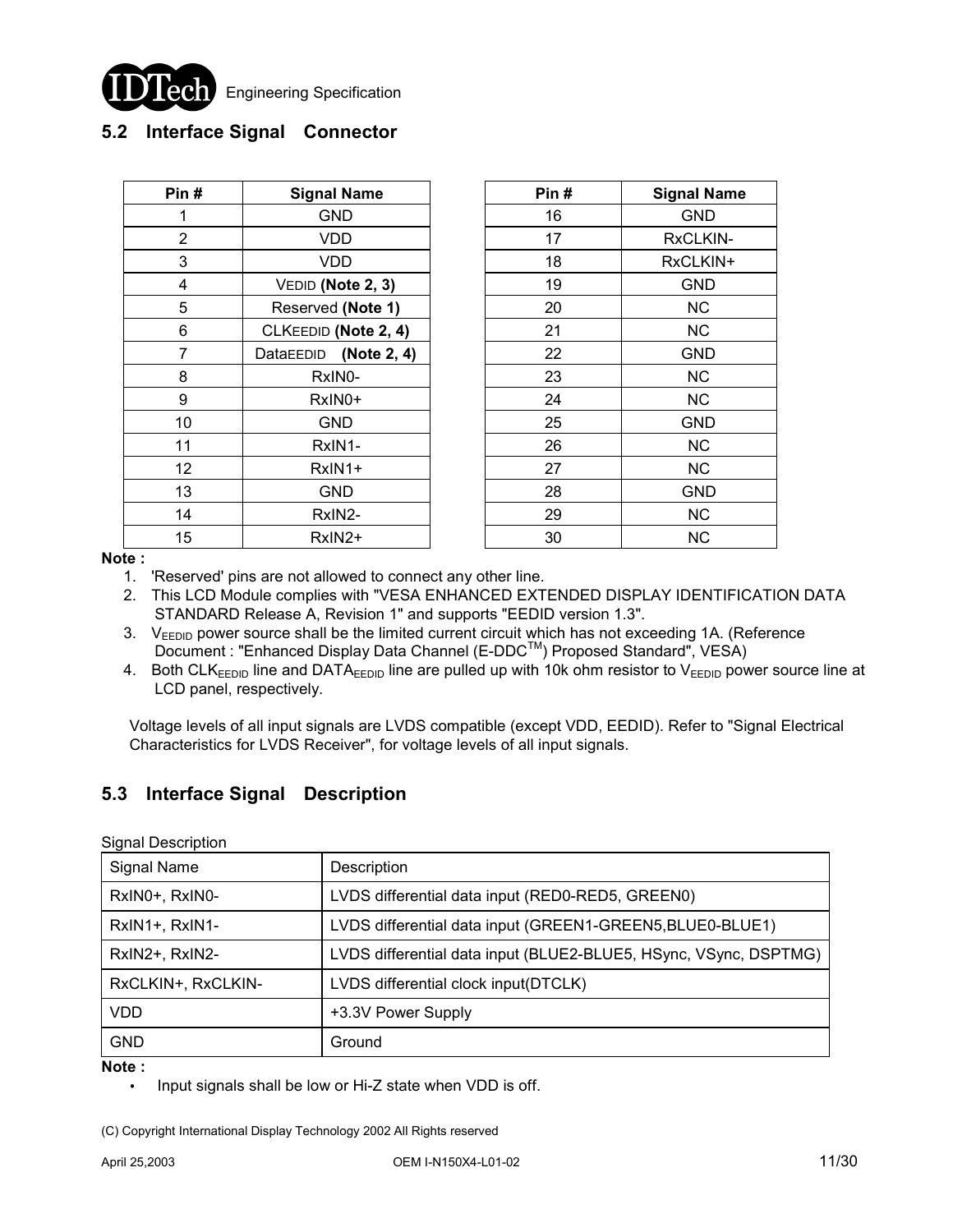

| ∽                  |                                                                                           |
|--------------------|-------------------------------------------------------------------------------------------|
| <b>SIGNAL NAME</b> | Description                                                                               |
| +RED5              | Red Data 5 (MSB)                                                                          |
| +RED4              | Red Data 4                                                                                |
| +RED3              | Red Data 3                                                                                |
| +RED2              | Red Data 2                                                                                |
| +RED1              | Red Data 1                                                                                |
| +RED0              | Red Data 0 (LSB)                                                                          |
|                    |                                                                                           |
|                    | Red-pixel Data: Each red pixcel's brightness data consists of these 6 bits pixel data.    |
| +GREEN 5           | Green Data 5 (MSB)                                                                        |
| +GREEN 4           | Green Data 4                                                                              |
| +GREEN 3           | Green Data 3                                                                              |
| +GREEN 2           | Green Data 2                                                                              |
| +GREEN 1           | Green Data 1                                                                              |
| +GREEN 0           | Green Data 0 (LSB)                                                                        |
|                    |                                                                                           |
|                    | Green-pixel Data: Each green pixel's brightness data consists of these 6 bits pixel data. |
| +BLUE 5            | Blue Data 5 (MSB)                                                                         |
| +BLUE 4            | Blue Data 4                                                                               |
| +BLUE 3            | <b>Blue Data 3</b>                                                                        |
| +BLUE 2            | <b>Blue Data 2</b>                                                                        |
| +BLUE 1            | Blue Data 1                                                                               |
| +BLUE 0            | Blue Data 0 (LSB)                                                                         |
|                    |                                                                                           |
|                    | Blue-pixel Data: Each blue pixel's brightness data consists of these 6 bits pixel data.   |
| <b>DTCLK</b>       | Data Clock: The typical frequency is 65.0 MHz.                                            |
|                    | The signal is used to strobe the pixel data and the DSPTMG.                               |
| +DSPTMG(DSP)       | When the signal is high, the pixel data shall be valid to be displayed.                   |
| VSYNC(V-S)         | Vertical Sync: The signal is synchronized to DTCLK. Both active high/low                  |
|                    | signal acceptable.                                                                        |
| HSYNC(H-S)         | Horizontal Sync: The signal is synchronized with DTCLK. Both active high/low              |
|                    | signals are acceptable.                                                                   |
| <b>VDD</b>         | Power Supply                                                                              |
| <b>GND</b>         | Ground                                                                                    |
| VEEDID             | EEDID 3.3 V Power Supply                                                                  |
| <b>CLKEDID</b>     | <b>EEDID Clock</b>                                                                        |
| DataEEDID          | <b>EEDID Data</b>                                                                         |
|                    |                                                                                           |

**Note:** Output signals except VEEDID, CLKEEDID and DataEEDID from any system shall be Hi-Z state when VDD is off.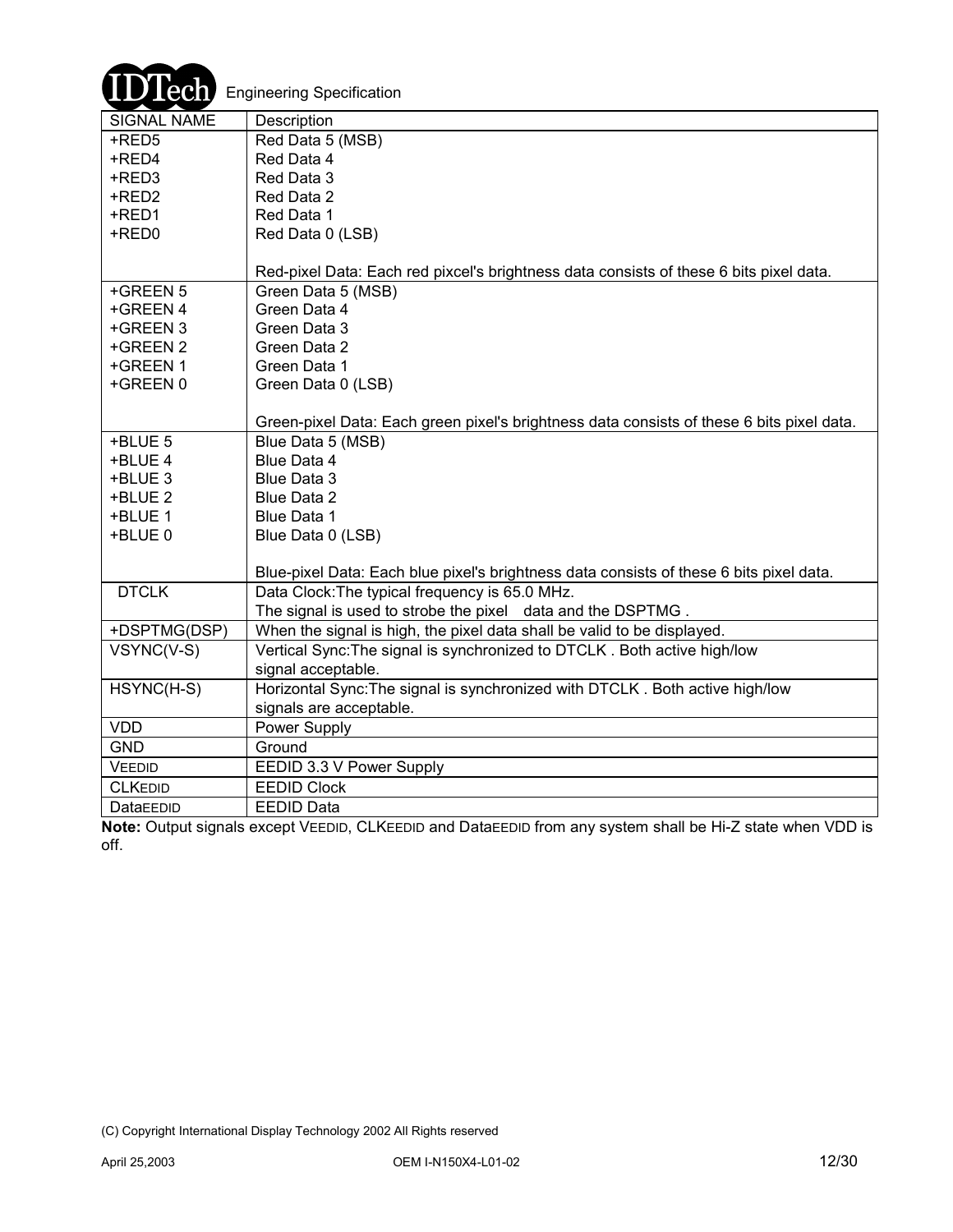

### **5.3.1 E-EDID**

E-EDID detail in this LCD module is in the following table.

| <b>Address</b> | Description                                 | Data (hex)              | Remark                 |
|----------------|---------------------------------------------|-------------------------|------------------------|
| (hex)          |                                             |                         |                        |
| $00 - 07$      | Header                                      | 00 FF FF FF FF FF FF    | Header, Fixed          |
| $08 - 09$      | <b>ID Manufacturer Name</b>                 | 00<br>24 94             | "IDT"                  |
|                |                                             | 0D 00                   |                        |
| 0B<br>0A -     | <b>ID Product Code</b>                      |                         | <b>Product Code</b>    |
| $OC -$<br>0F   | <b>ID Serial Number</b>                     | 00 00 00 00             | Unused                 |
| 10             | Week of Manufacture                         | 00                      | Unused                 |
| 11             | Year of Manufacture                         | 00                      | Unused                 |
| $12 - 13$      | <b>EDID Structure Version</b><br>/ Revision | 01 03                   | Ver1.3                 |
| $14 - 18$      | <b>Basic Display</b>                        | 80 1E 17 78 0A          | Active Area: 30.41cm x |
|                | Parameter / Features                        |                         | 22.81cm,               |
|                |                                             |                         | Gamma: 2.2             |
| $19 - 22$      | <b>Color Characteristics</b>                | (Note 1)                |                        |
| $23 - 25$      | -240Established Timing                      | 00 00 00                | Unused                 |
| $26 - 35$      | <b>Standard Timing</b>                      | 01 01 01 01 01 01 01 01 | Unused                 |
|                | Identification                              | 01 01 01 01 01 01 01 01 |                        |
| $36 - 47$      | Detailed Timing /                           | 64 19 00 40 41 00 26 30 | <b>Typical Timing</b>  |
|                | Monitor Description #1                      | 18 88 36 00 30 E4 10 00 |                        |
|                |                                             | 00 18                   |                        |
| $48 - 59$      | Detailed Timing /                           | (Note 1)                |                        |
|                | Monitor Description #2                      |                         |                        |
| 6B<br>5A -     | Detailed Timing /                           | 00 00 00 FE 00 49 44 54 | Manufactuerer name     |
|                | Monitor Description #3                      | 0A 20 20 20 20 20 20 20 | "IDT"                  |
|                |                                             | 20 20                   |                        |
| 6C - 7D        | Detailed Timing /                           | 00 00 00 FE 00 4E 31 35 | Manufacturer P/N       |
|                | Monitor Description #4                      | 30 58 34 0A 20 20 20 20 | "N150X4"               |
|                |                                             | 20 20                   |                        |
| 7E             | <b>Extension Flag</b>                       | $-24000$                | No extension           |
| 7F             | Checksum                                    | (Note 1)                |                        |
|                |                                             |                         |                        |

Note:

1.Detail data contents shall be determined with concurrence between user and International Display Technology(IDTech).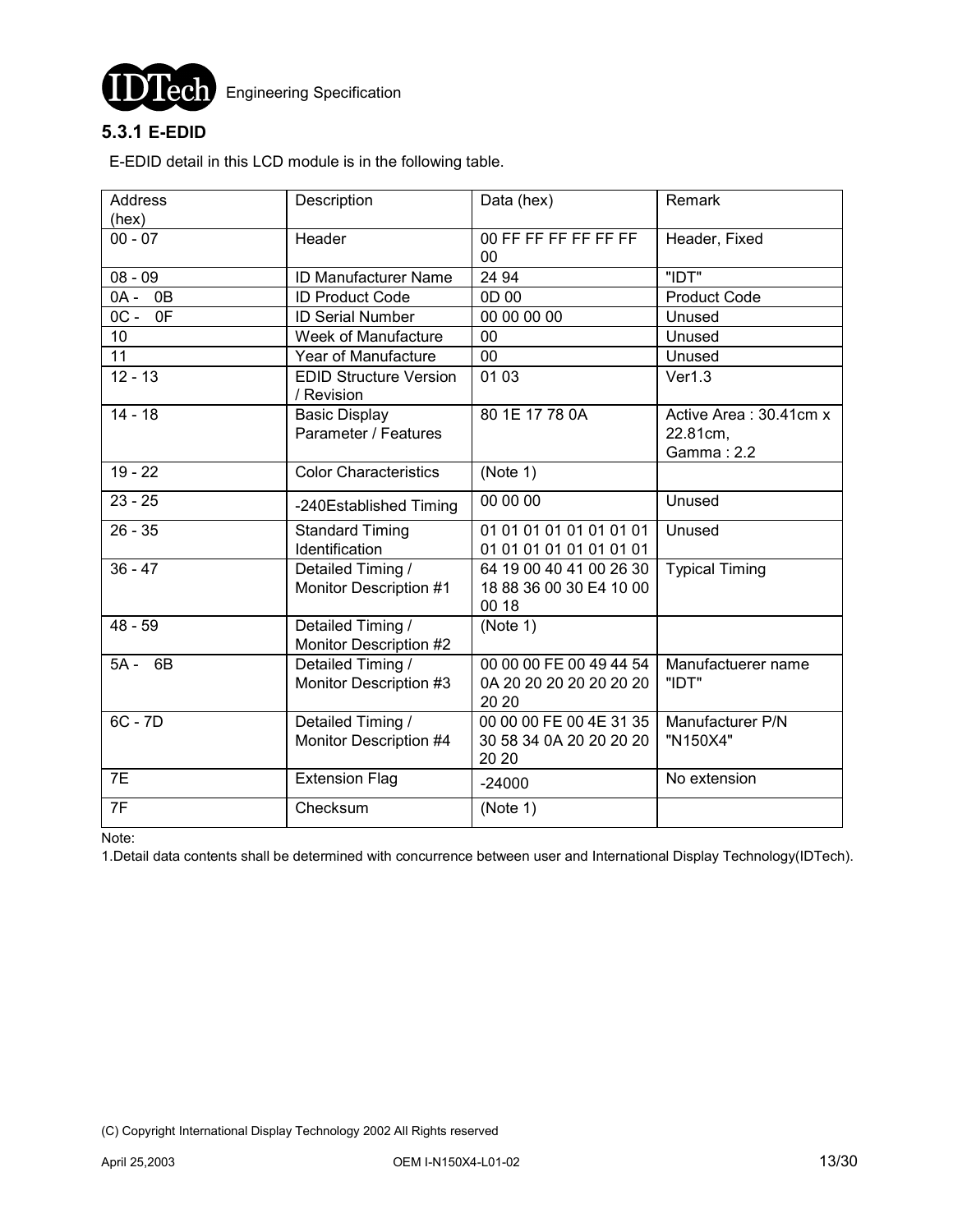

### **5.4 Interface Signal Electrical Characteristics**

### **5.4.1 Signal Electrical Characteristics for LVDS Receiver**

The LVDS receiver equipped in this LCD module is compatible with ANSI/TIA/TIA-644 standard.

| Parameter                          | Symbol       | Min    | Typ | Max    | Unit | Conditions                  |  |
|------------------------------------|--------------|--------|-----|--------|------|-----------------------------|--|
| Differential Input High Threshold  | Vth          |        |     | $+100$ | mV   | $Vcm = +1.2V$               |  |
| Differential Input Low Threshold   | Vtl          | $-100$ |     |        | mV   | $Vcm=+1.2V$                 |  |
| Magnitude<br>Differential<br>Input | Vid          | 100    |     | 600    | mV   |                             |  |
| Voltage                            |              |        |     |        |      |                             |  |
| Common Mode Voltage                | Vcm          | 1.0    | 1.2 | 1.5    | V    | Vth - Vtl = $200mV$         |  |
| Common Mode Voltage Offset         | $\Delta$ Vcm | -50    |     | $+50$  | mV   | Vth - Vtl = $200 \text{mV}$ |  |
|                                    |              |        |     |        |      |                             |  |

Electrical Characteristics

**Note :** 

Input signals shall be low or Hi-Z state when VDD is off.

#### Voltage Definitions

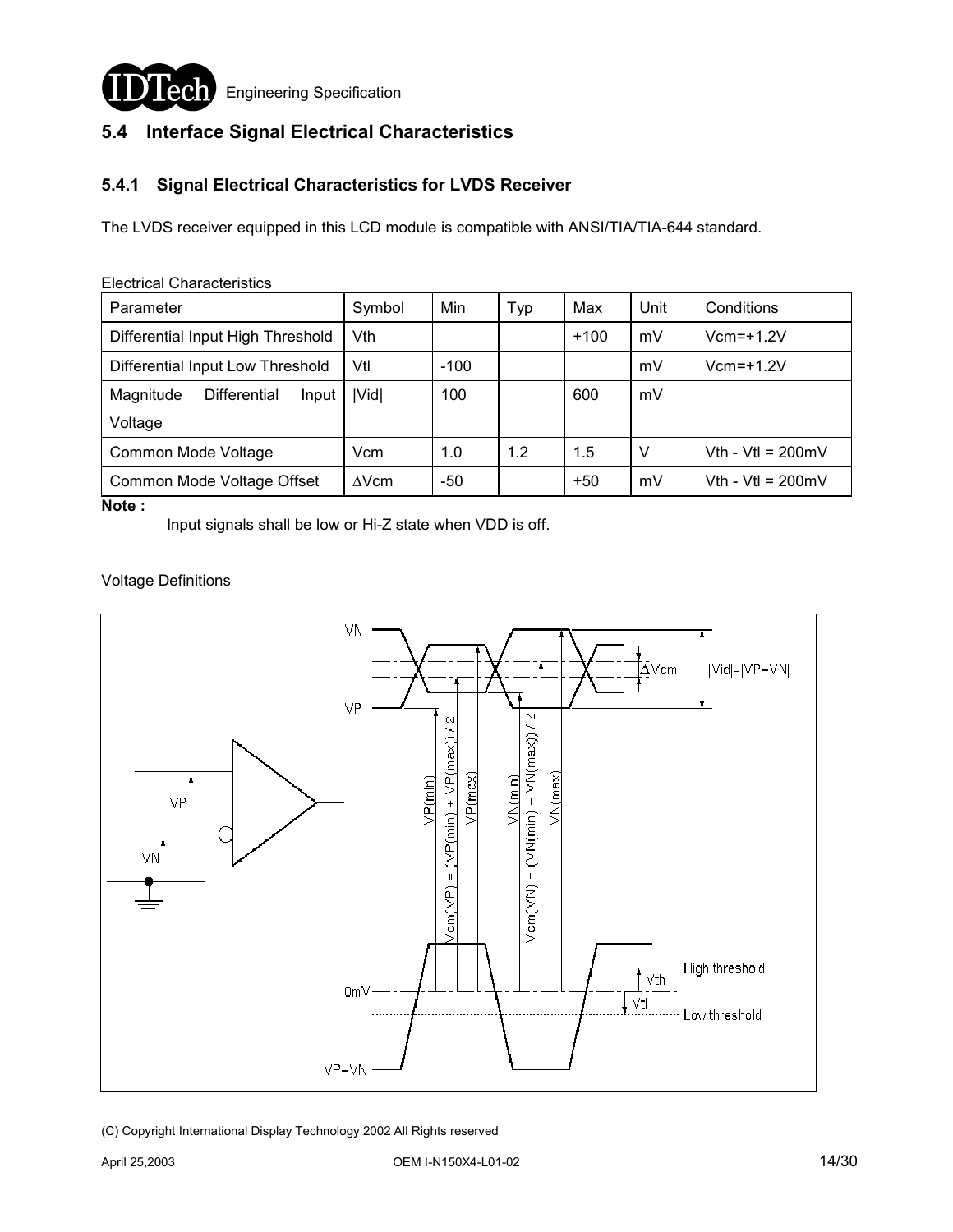

Measurement System



#### Timming Requirements

| Parameter                           | Symbol     | Min    | Typ   | Max    | Unit       | Conditions                                                                          |
|-------------------------------------|------------|--------|-------|--------|------------|-------------------------------------------------------------------------------------|
| <b>Clock Frequency</b>              | fc         | 50     | 65    | 67     | <b>MHz</b> |                                                                                     |
| Cycle Time                          | tc         | 14.93  | 15.38 | 20.00  | ns         |                                                                                     |
| Data Setup Time (Note 1)            | Tsu        | 500    |       |        | ps         | $fc = 65 MHz$ , $tCCJ < 50 ps$ ,<br>Vth-Vtl = $400mV$ ,<br>$Vcm = 1.2V$ , $Vcm = 0$ |
| Data Hold Time (Note 2)             | <b>Thd</b> | 500    |       |        | ps         |                                                                                     |
| Cycle-to-cycle jitter (Note 3)      | tCCJ       | $-150$ |       | $+150$ | ps         | $fc = 65MHz$ .<br>Tsu=Thd=900ps                                                     |
| Cycle Modulation Rate (Note 4)<br>. | tCJavg     |        |       | 20     | ps/clk     | $fc = 65MHz$ ,<br>Tsu=Thd=900ps                                                     |

#### **Note :**

- 1. All values are at VDD=3.3V, Ta=25 degree C.
- 2. See figure "**Timing Definition**" and "**Timing Definition(detail A)**" for definition.
- 3. Jitter is the magnitude of the change in input clock period.
- 4. This specification defines maximum average cycle modulation rate in peak-to-peak transition within any 100 clock cycles. Figure "**Cycle Modulation Rate**" illustrates a case against this requirement. This specification is applied only if input clock peak jitter within any 100 clock cycles is greater than 300ps.

<sup>(</sup>C) Copyright International Display Technology 2002 All Rights reserved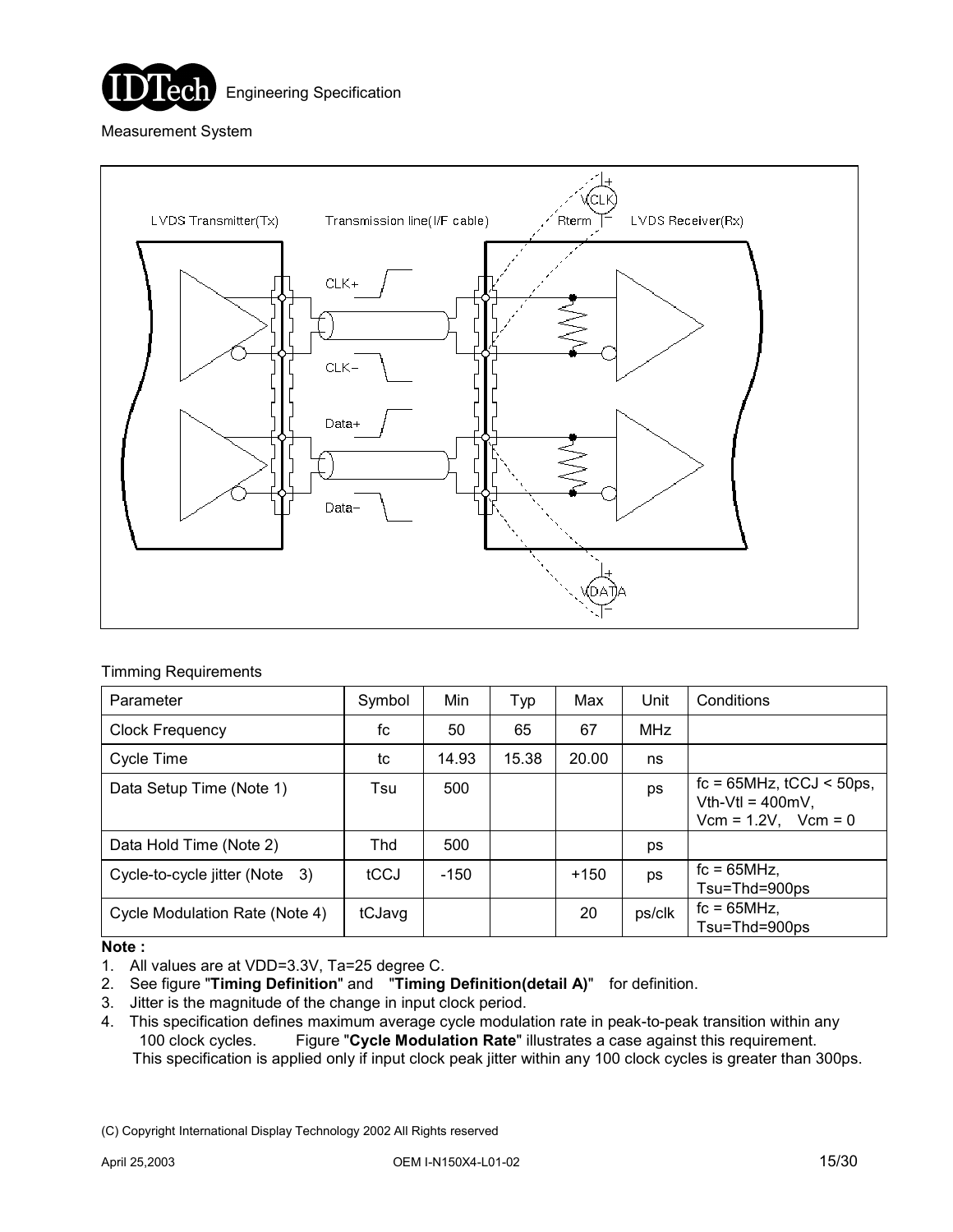

Engineering Specification

Timing Definition

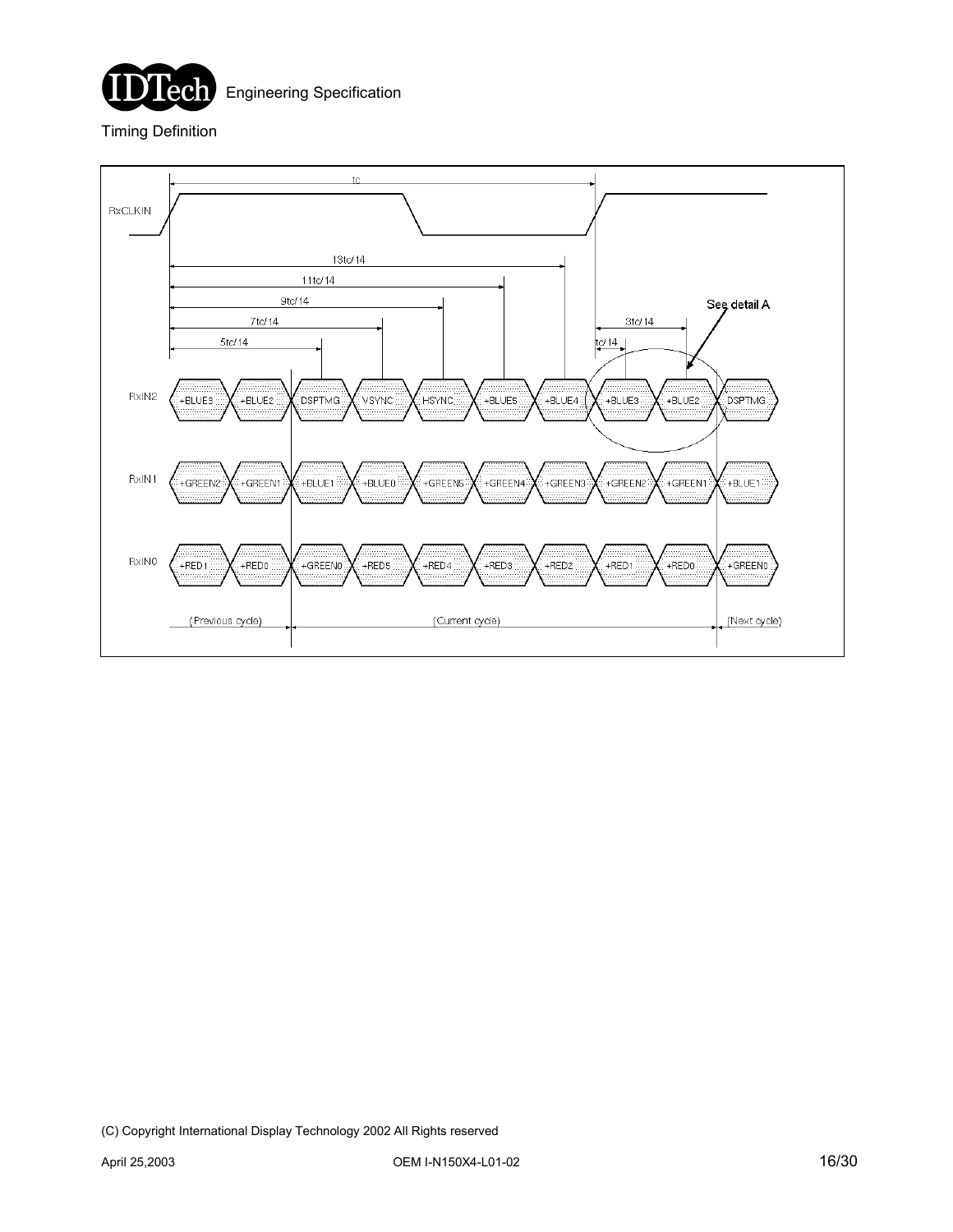

Timing Definition(detail A)



**Note:** Tsu and Thd are internal data sampling window of receiver. Trskm is the system skew margin; i.e., the sum of cable skew, source clock jitter, and other inter-symbol interference, shall be less than Trskm.



Cycle Modulation Rate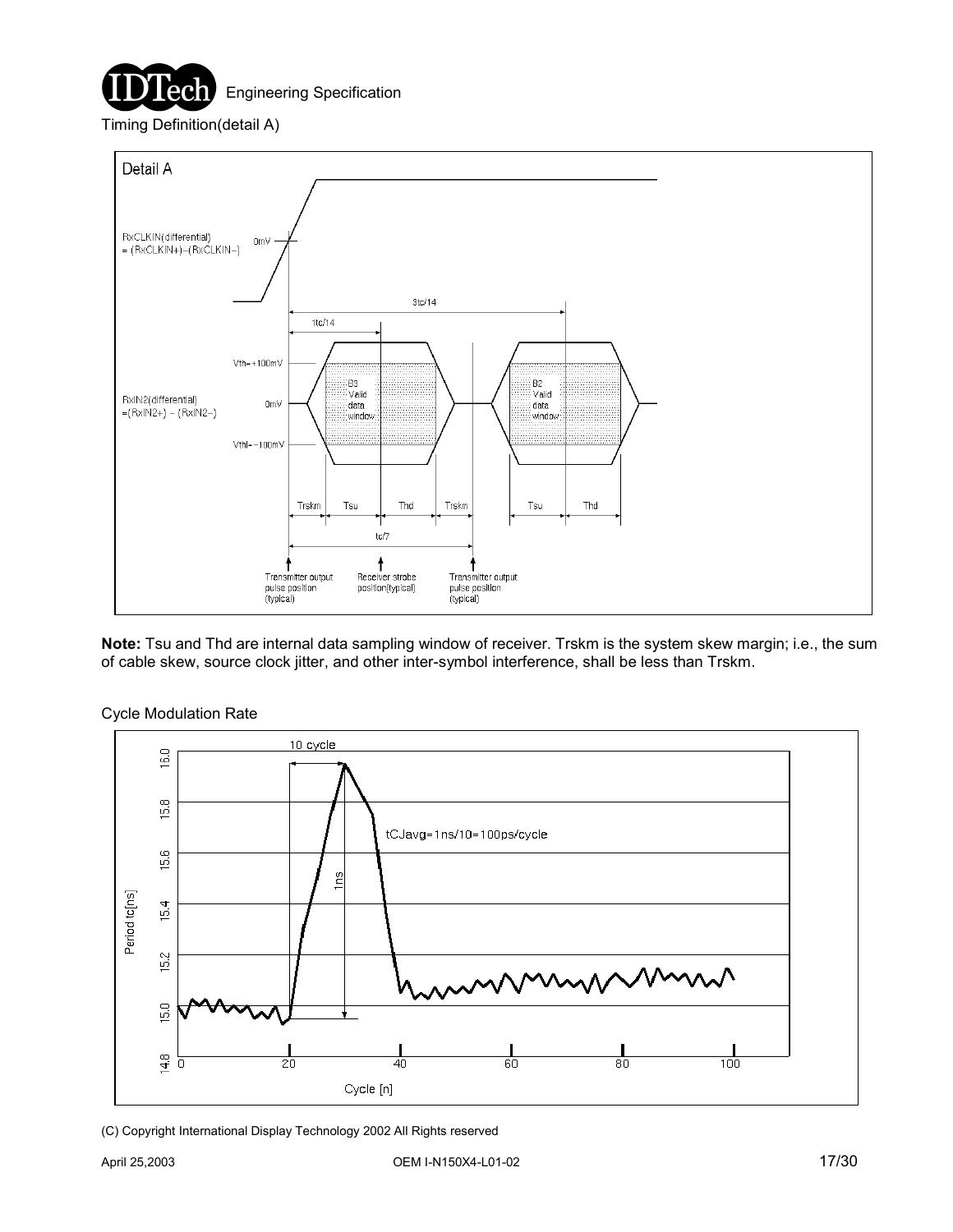

### **5.4.2 LVDS Receiver Internal Circuit**

The following figure shows the internal block diagram of the LVDS receiver. This LCD module equips termination resistors for LVDS link.



### **5.4.3 Recommended Guidelines for Motherboard PCB Design and Cable Selection**

Following the suggestions below will help to achieve optimal results.

- Use controlled impedance media for LVDS signals. They should have a matched differential impedance of 100 ohm.
- Match electrical lengths between traces to minimize signal skew.
- Isolate TTL signals from LVDS signals.
- For cables, twisted pair, twin, or flex circuit with close coupled differential traces are recommended.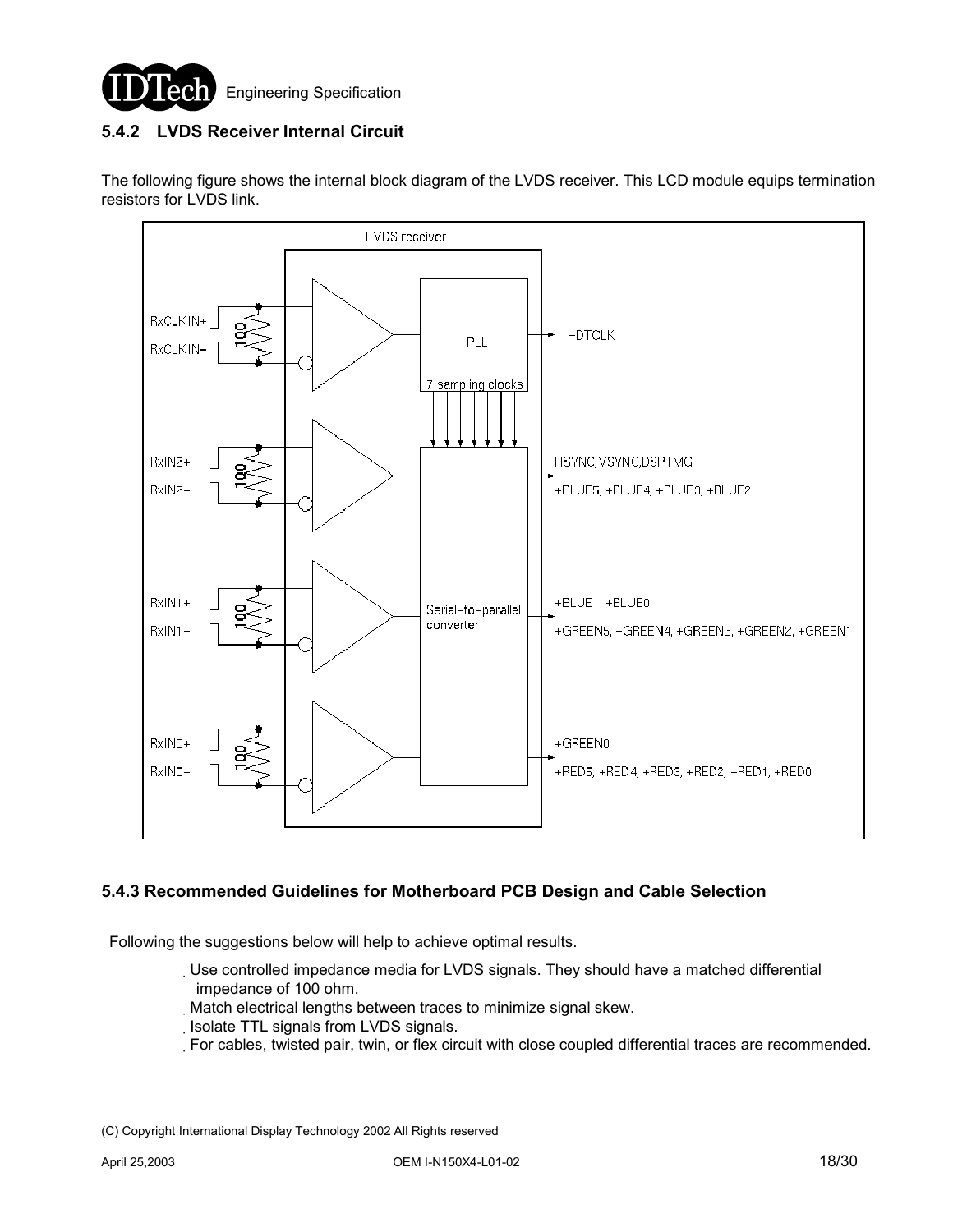

# **5.5 Signal for Lamp Connector**

| Pin # | <b>Signal Name</b> |
|-------|--------------------|
|       | Lamp High Voltage  |
|       | Lamp Low Voltage   |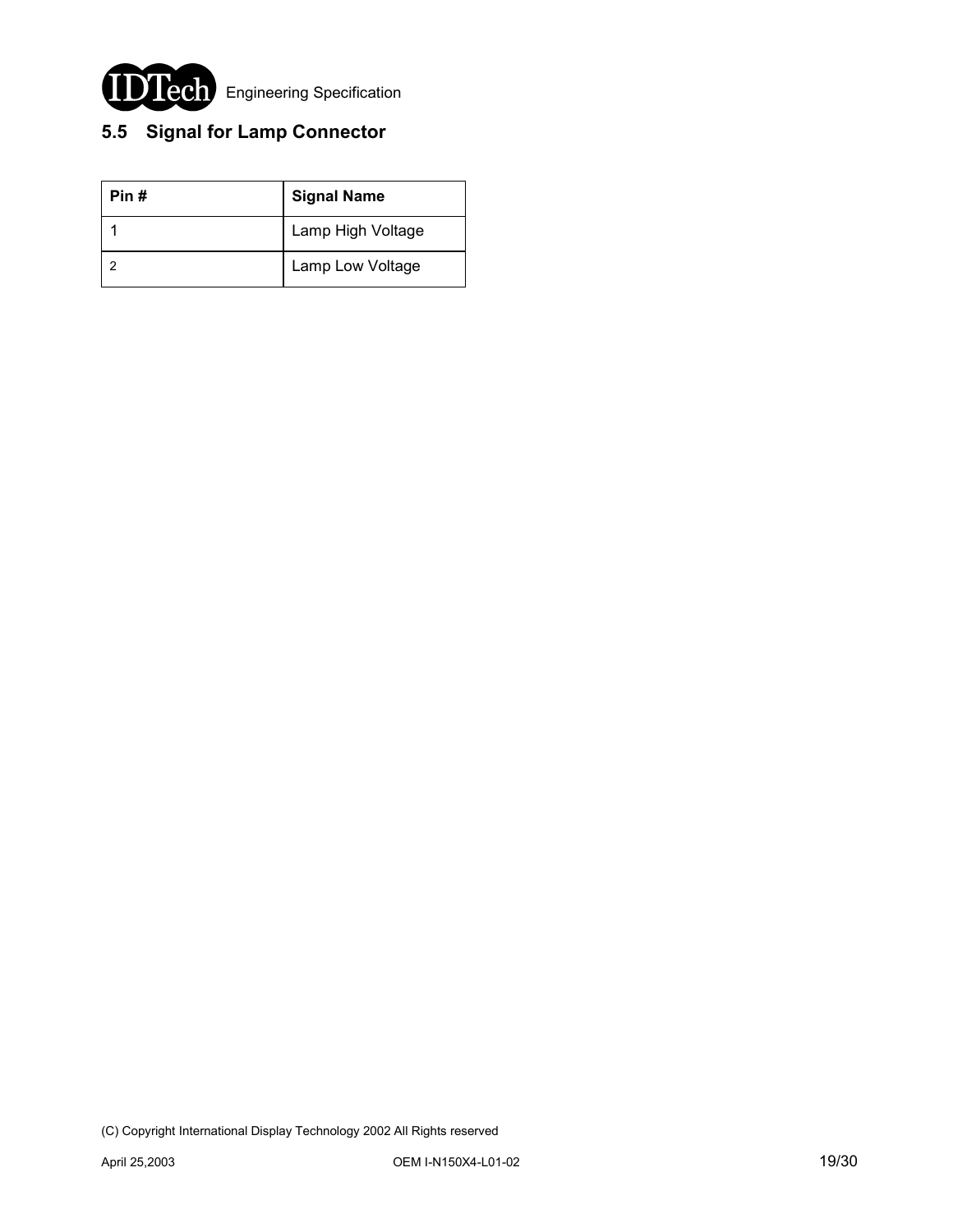

# **6.0 Pixel format image**

Following figure shows the relationship of the input signals and LCD pixel format image. Even and odd pair of RGB data are sampled at a time.

| $\mathsf{O}\xspace$<br>$\mathbf{1}$ | 1022 1023    |
|-------------------------------------|--------------|
| <b>RGBRGB</b><br>1st Line           | RGBRGB       |
|                                     |              |
|                                     |              |
|                                     |              |
| л<br>п                              |              |
|                                     |              |
|                                     |              |
| п                                   |              |
| п<br>л<br>J.<br>$\mathbf{I}$        | $\mathbf{I}$ |
| <b>RGBRGB</b><br>768th Line         | RGBRGB       |
|                                     |              |
|                                     |              |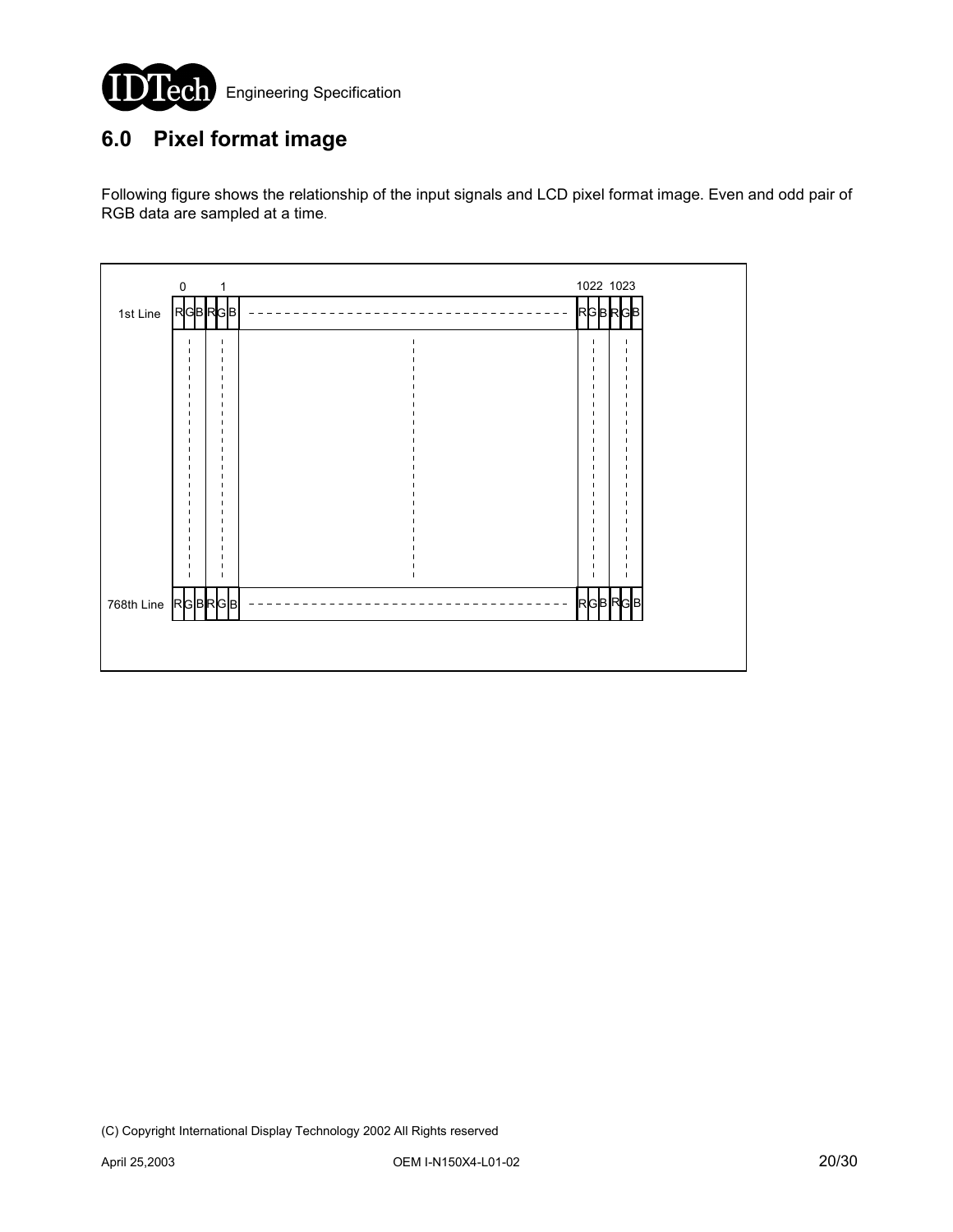

## **7.0 Parameter guide line for CFL Inverter**

| <b>SYMBOL</b> | <b>PARAMETER</b>                  | <b>MIN</b> | D.P<br>(Note 1) | <b>MAX</b> | <b>UNITS</b>     | <b>CONDITION</b>            |
|---------------|-----------------------------------|------------|-----------------|------------|------------------|-----------------------------|
| (L63)         | White Luminance<br>(Center)       |            | 215             |            | $\text{[cd/m}^2$ | Ta=25[deg. C]               |
| <b>ICFL</b>   | CFL current                       | 3.0        | 6.5             | 7.0        | [mArms]          | Ta=25[deg. C]<br>(Note 2,5) |
| <b>ICFLP</b>  | <b>CFL Peak Inrush</b><br>Current |            |                 | 20         | [mA]             | Ta=25[deg. C]<br>(Note 2,6) |
| <b>FCFL</b>   | <b>CFL Frequency</b>              | 40         |                 | 70         | [kHz]            | Ta=25[deg. C]<br>(Note 3)   |
| <b>VCFLi</b>  | Inverter Ignition Voltage         | 1,600      |                 |            | [Vrms]           | $Ta=0$ [deg. $C$ ]          |
| <b>VCFL</b>   | <b>CFL Voltage</b><br>(Reference) |            | 630             |            | [Vrms]           | Ta=25[deg. C]               |
| <b>PCFL</b>   | <b>CFL Power</b><br>consumption   |            | 4.1             | 4.5        | [W]              | Ta=25 $[deg.C]$<br>(Note 4) |

**Note :** 

1. Design Point

2. If it exceeds MIN/MAX values, then"CFL Life", "ON/OFF Cycle", and "SAFETY" will not be guaranteed.

3. CFL Frequency should be carefully determined to avoid interference between inverter and TFT LCD.

4. Calculated value for reference (ICFL x VCFL = PCFL).

5. It should be employed the inverter which has `Duty Dimming`, if ICFL is less than 4[mA].

6. Duration: 50msec MAX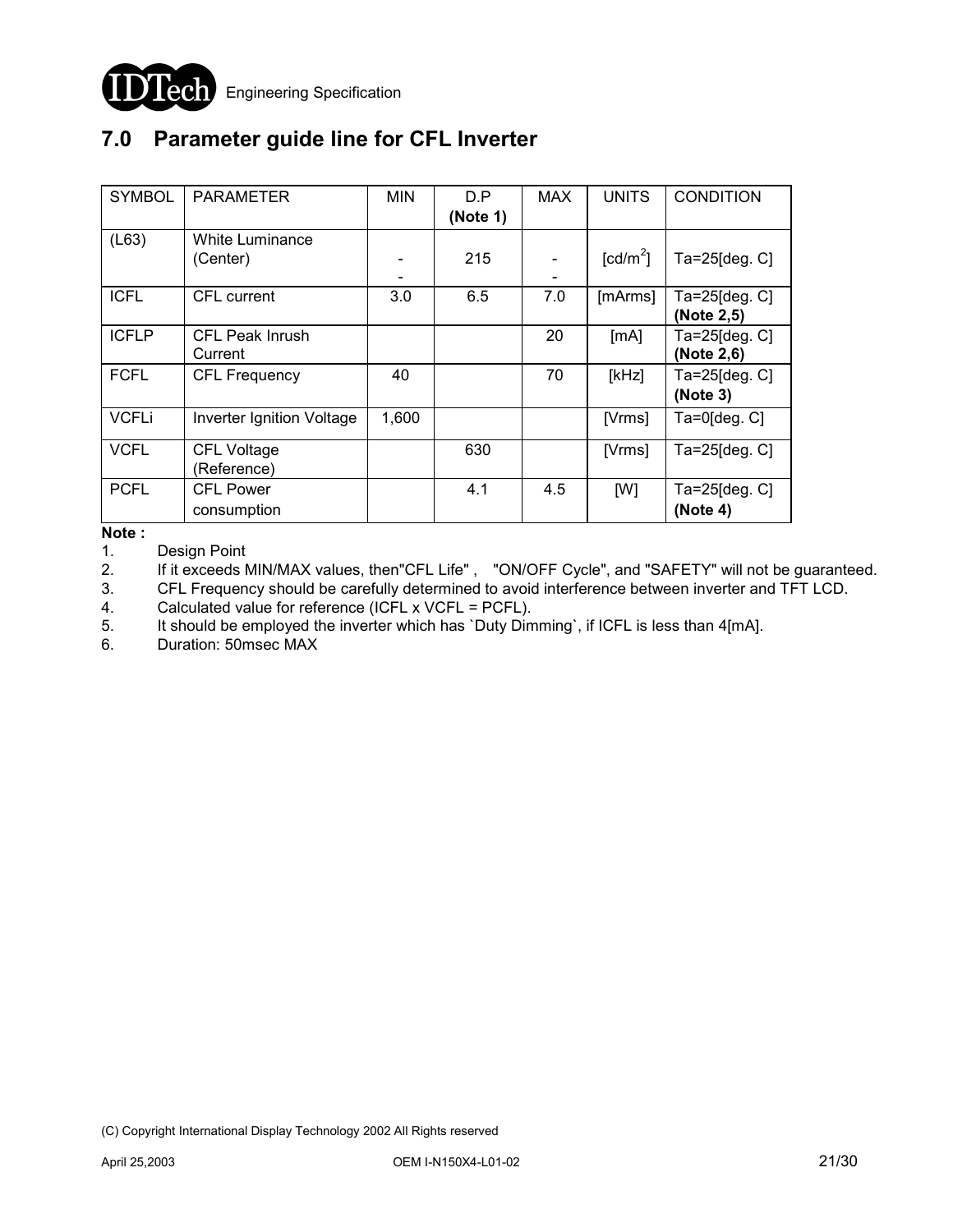

The following chart is Luminance versus Lamp Current for your reference.

**TBD**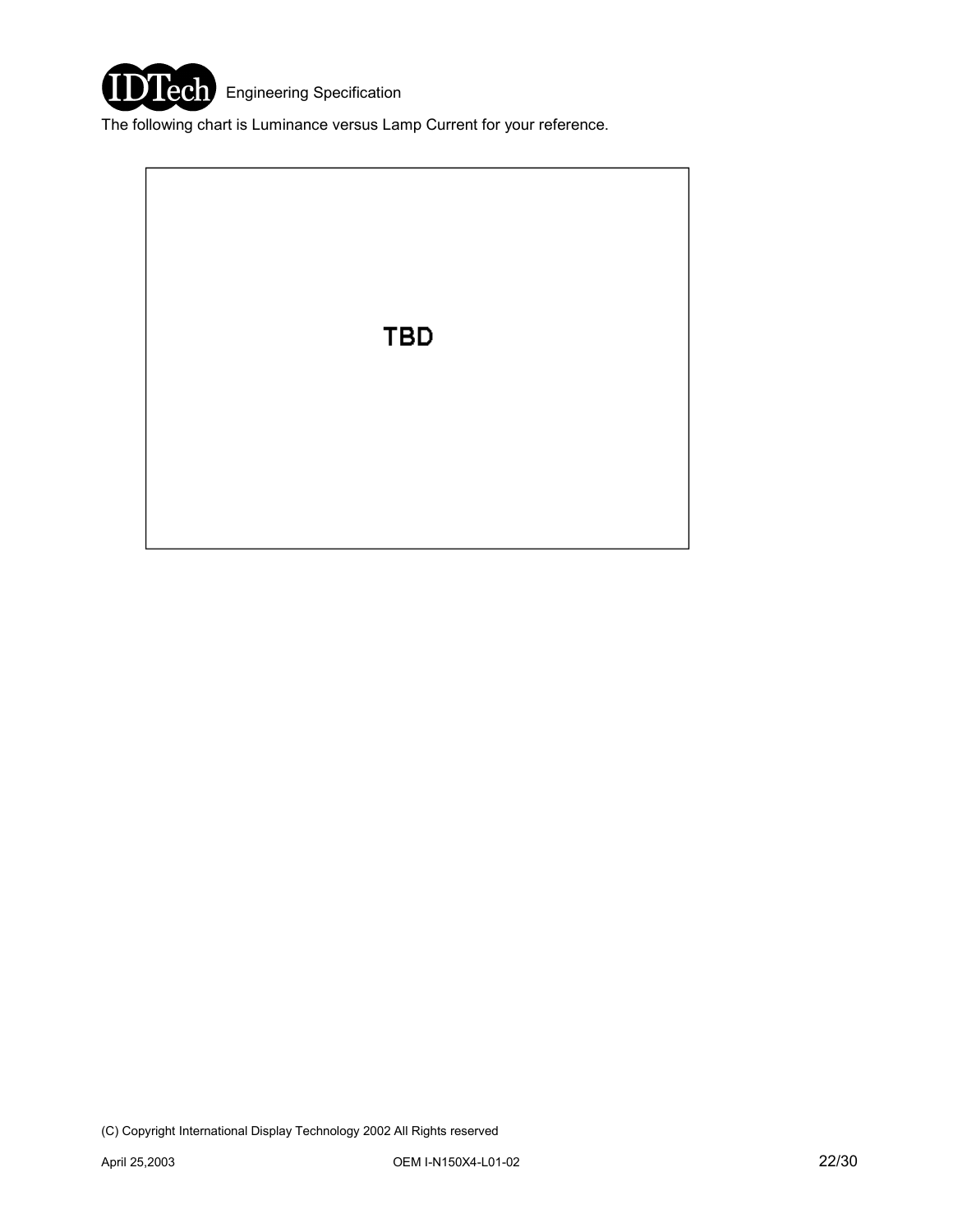

### **8.0 Interface Timings**

Basically, interface timings should match the VESA 1024x768 / 60 Hz (VG901101) manufacturing guide line timing. These timings described here are not actual input timings of LCD module but output timings of SN75LVDS86DGG(Texas Instruments) or equivalent.

### **8.1 Timing Characteristics**

| <b>Symbol</b> |                        | <b>MIN</b>   | <b>TYP</b> | <b>MAX</b> | <b>Unit</b> | <b>Note</b>    |
|---------------|------------------------|--------------|------------|------------|-------------|----------------|
| fdck          | <b>DTCLK Frequency</b> | 50.00        | 65.00      | 67.00      | <b>MHz</b>  |                |
| tck           | DTCLK cycle time       | 14.93        | 15.38      | 20.00      | nsec        |                |
| tx            | X total time           | 1206         | 1344       | 2047       | tck         |                |
| tacx          | X active time          | 1024         | 1024       | 1024       | tck         |                |
| Hsync         | H frequency            |              | 48.363     |            | <b>KHz</b>  |                |
| <b>Hsw</b>    | H-Sync width           | 8            | 136        |            | tck         | $\overline{2}$ |
| Hbp           | H back porch           | 8            | 160        | 510        | tck         | 2              |
| <b>Hfp</b>    | H front porch          | 0            | 24         |            | tck         |                |
| ty            | Y total time           | 777          | 806        | 1023       | tx          |                |
| tacy          | Y active time          | 768          | 768        | 768        | tx          |                |
| Vsync         | Frame rate             | 55           | 60         | 61         | Hz          |                |
| Vw            | V-sync Width           | 1            | 6          |            | tx          |                |
| Vfp           | V-sync front porch     | $\mathbf{1}$ | 3          |            | tx          |                |
| Vbp           | V-sync back porch      | 7            | 29         | 63         | tx          | 1              |

**Note1 :** Vbp should be static.

**Note2 : Hsw+Hbp> 32 [tck]** 

 - The timing interval between V-Sync falling edge and H-Sync rising edge should be fixed between each V-Frame.(V-Sync and H-Sync polarity are assumed to be positive in this case.)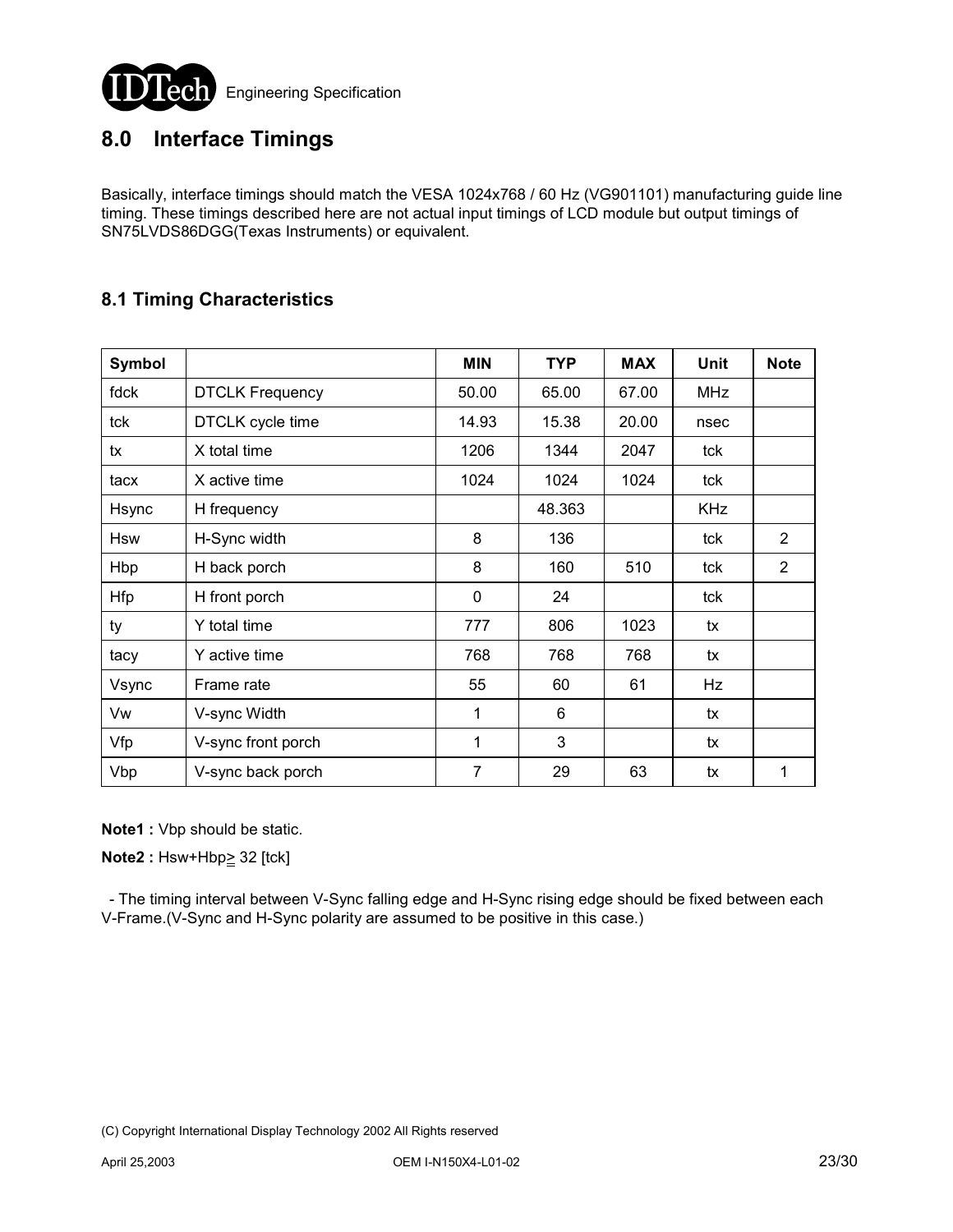

### **8.2 Timing Definition**

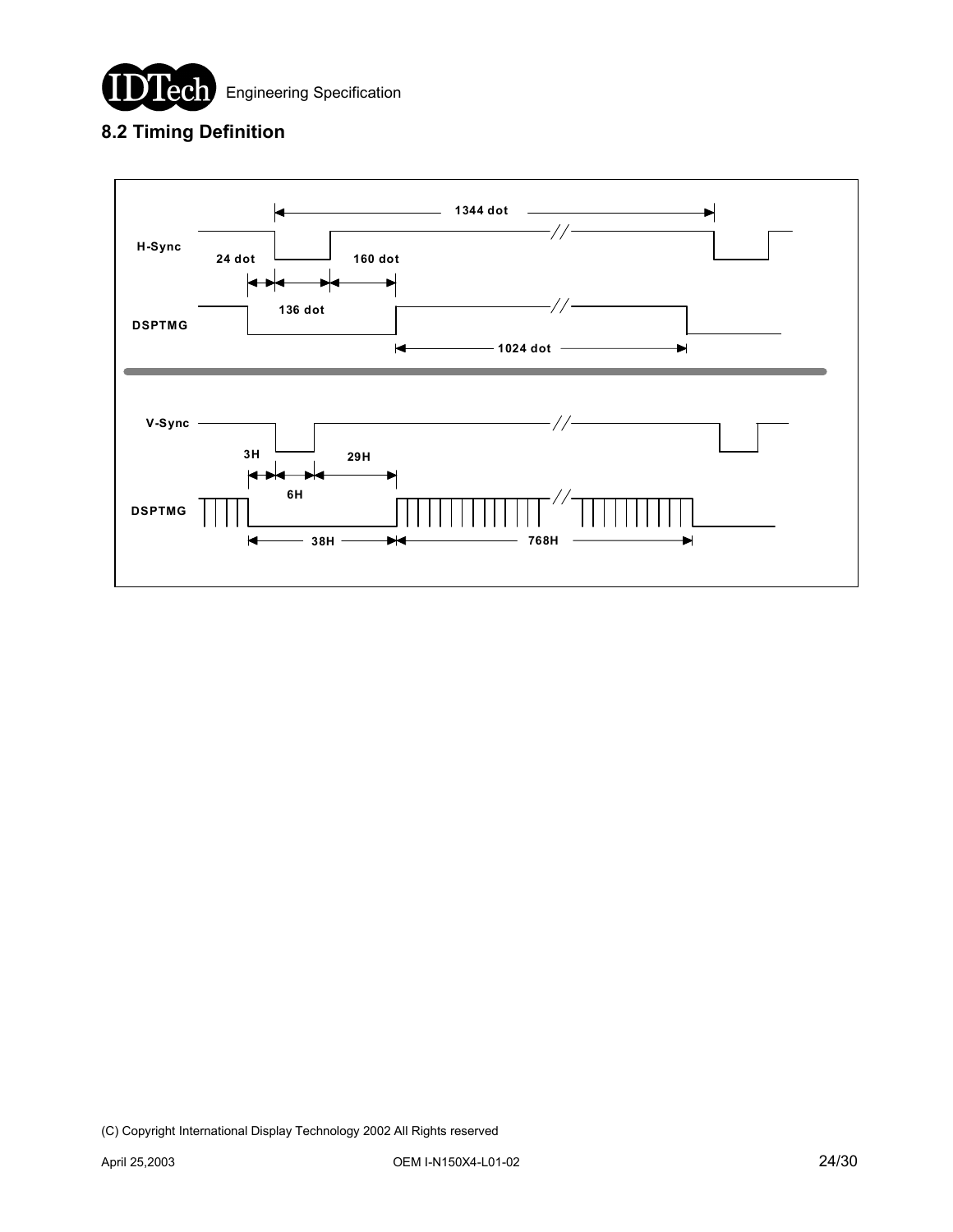

# **9.0 Power Consumption**

Input power specifications are as follows;

| <b>SYMBOL</b> | <b>PARAMETER</b>     | Min | Typ   | Max   | <b>UNITS</b> | <b>CONDITION</b>        |
|---------------|----------------------|-----|-------|-------|--------------|-------------------------|
| <b>VDD</b>    | Logic/LCD Drive      | 3.0 | 3.3   | 3.6   | [V]          | Load Capacitance 20[uF] |
|               | Voltage              |     |       |       |              |                         |
| <b>PDD</b>    | <b>VDD Power</b>     |     | 1.6   |       | [W]          | All Black Pattern       |
|               |                      |     | (TBD) |       |              | $VDD=3.3[V]$            |
|               |                      |     |       | 2.2   | [W]          | Max. Pattern,           |
|               |                      |     |       | (TBD) |              | VDD=3.6[V]              |
| <b>IDD</b>    | <b>VDD Current</b>   |     | 490   |       | [MA]         | All Black Pattern,      |
|               |                      |     | (TBD) |       |              | $VDD=3.3[V]$            |
|               |                      |     |       | 640   | [MA]         | Max Pattern,            |
|               |                      |     |       | (TBD  |              | VDD=3.0[V]              |
| VDDrp         | Allowable Logic/LCD  |     |       | 100   | $ImVp-$      |                         |
|               | Drive Ripple Voltage |     |       |       | pJ           |                         |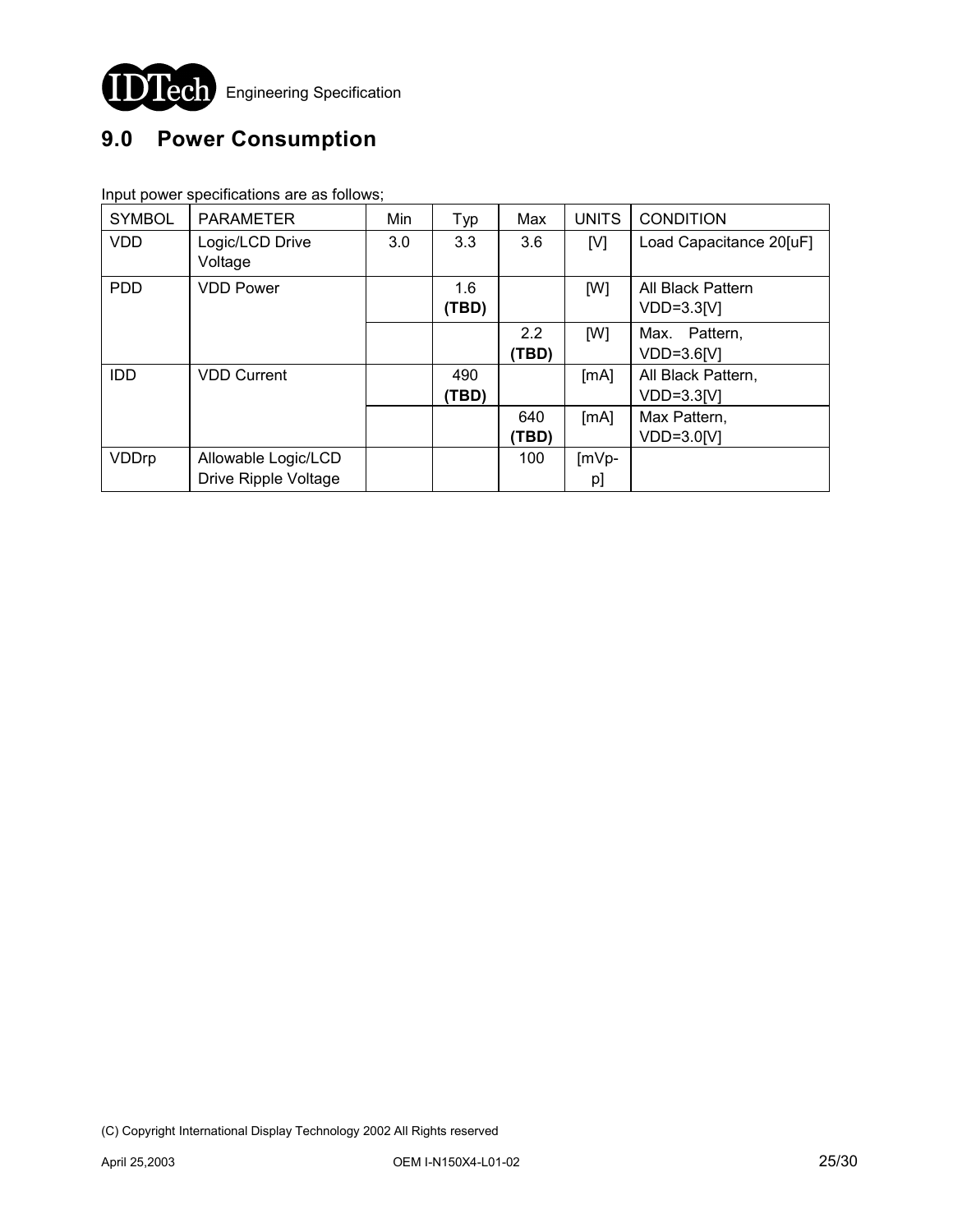

### **10.0 Power ON/OFF Sequence**

VDD power and lamp on/off sequence is as follows. Interface signals are also shown in the chart. Signals from any system shall be Hi-Z state or low level when VDD is off.

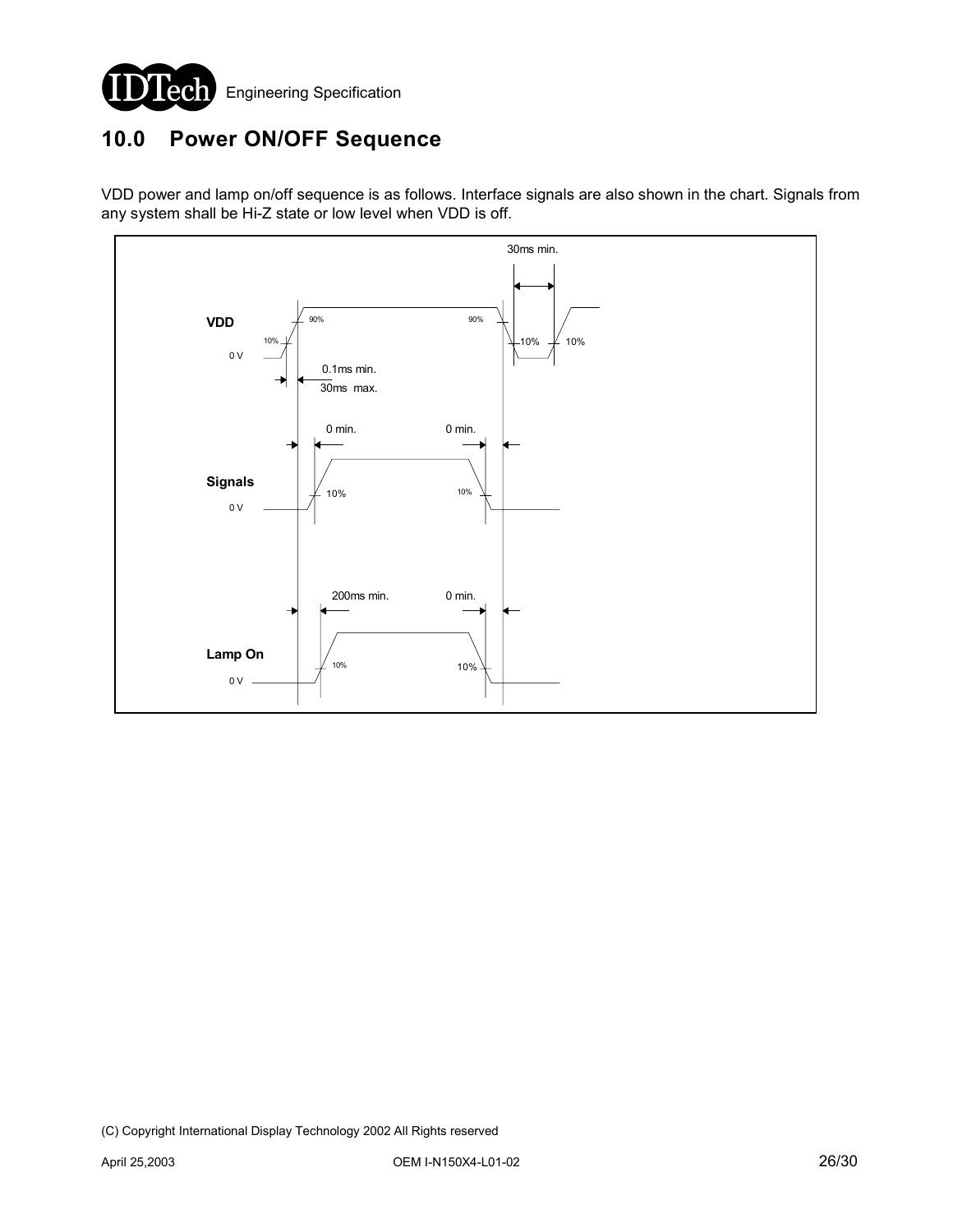

# **11.0 Mechanical Characteristics**

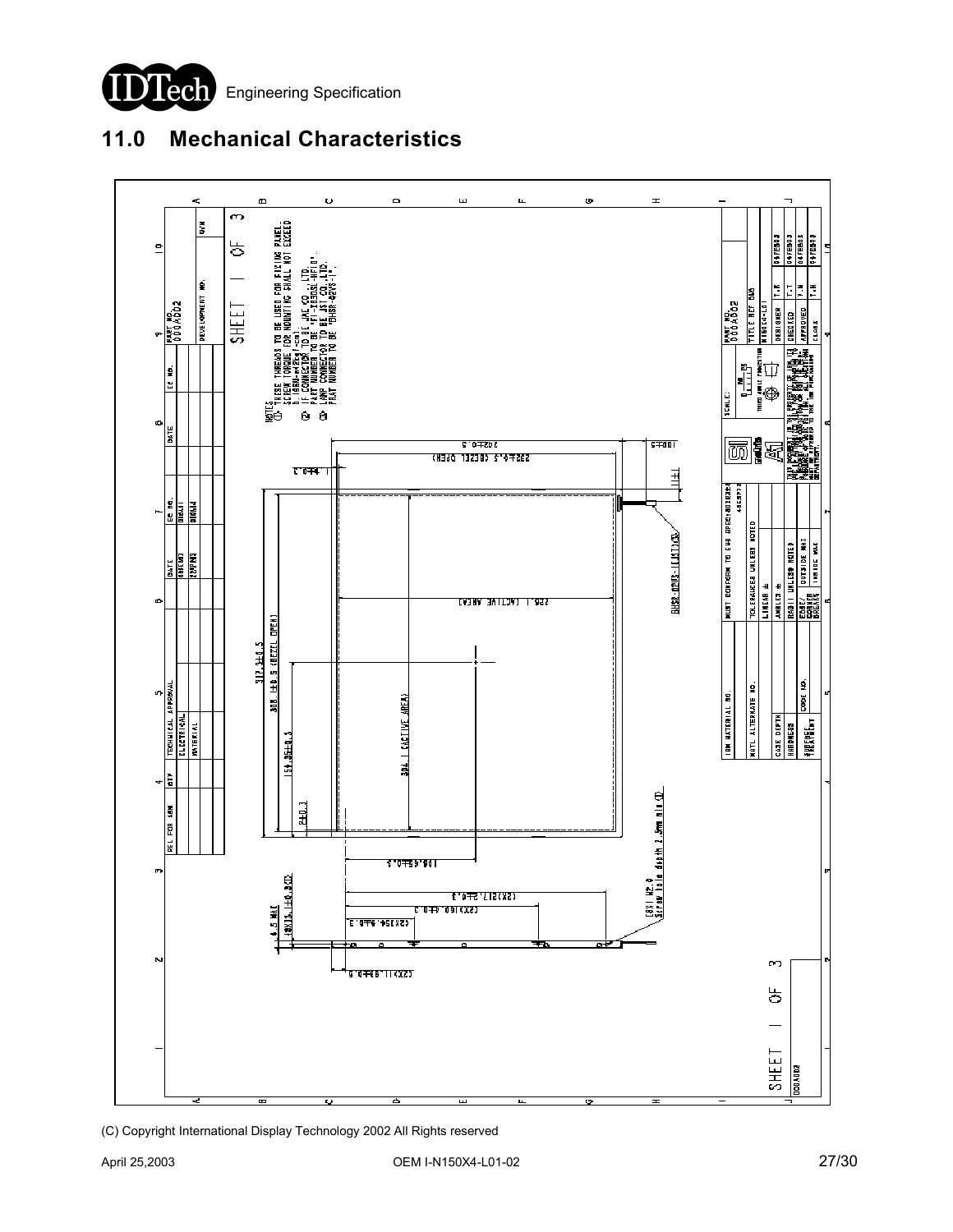**Tech** 

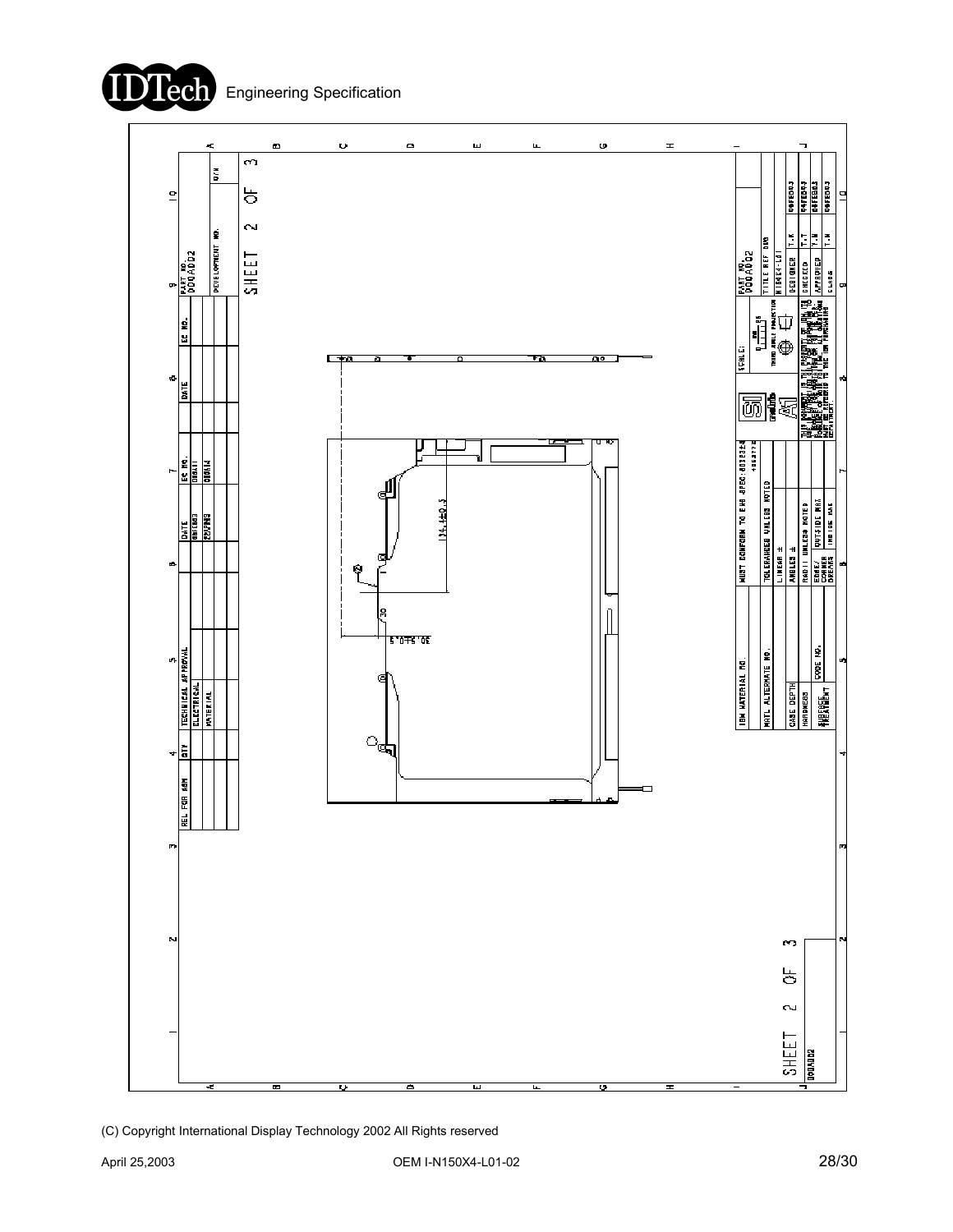

|                                                                                                        | 45<br>š         | o<br>$\rightarrow$        | υ                                                                                                     | $\circ$ | ш | щ | o | Ŧ | $\overline{\phantom{0}}$         |                                     | ¬                                                                                                   |                     |
|--------------------------------------------------------------------------------------------------------|-----------------|---------------------------|-------------------------------------------------------------------------------------------------------|---------|---|---|---|---|----------------------------------|-------------------------------------|-----------------------------------------------------------------------------------------------------|---------------------|
| $\mathbf{r}$<br><b>PART NO.</b><br>Ģ                                                                   | DEVELOPMENT NO. | 능<br>S<br>SHEET           |                                                                                                       |         |   |   |   |   | $\frac{1}{2}$                    | <b>TITLE REF DIM</b><br>NIEGE4-LEI  | <b>OVEROS</b><br>OVERAL<br><b>DAFED03</b><br>Ŀ<br>E<br><b>DEBIGNER</b>                              | E                   |
| EC NO.<br>ಳು<br><b>SATE</b>                                                                            |                 |                           |                                                                                                       |         |   |   |   |   | EGALE:<br>丽                      | <mark>≸</mark> 夏                    |                                                                                                     |                     |
| EC HQ.<br><b>Signal</b><br>h                                                                           |                 |                           |                                                                                                       |         |   |   |   |   | ******                           |                                     |                                                                                                     |                     |
| $\begin{array}{ l } \hline \text{Diff} \\ \hline \text{BEEM3} \\ \hline \text{BEEM3} \end{array}$<br>∞ |                 |                           |                                                                                                       |         |   |   |   |   | MN31 CONFORM TO EHR BPEC:00IE814 | LINERAHDEB UNLEBS NOTED<br>LINERA ± | Perry   הופוסב אריב<br>  Engery   המובצוסב אויצ<br>  Engery Engery   השובד<br>$\frac{1}{4}$ E3 1814 |                     |
| TECHNICAL APPROVAL<br>u7<br>ELECTRICAL                                                                 | <b>WIERIAL</b>  |                           |                                                                                                       |         |   |   |   |   | IBM HATERIAL NO.                 | MATL ALTERMATE NO                   | CASE DEPTH<br>HAR DNE 83                                                                            | CODE NO.            |
| ã<br>÷<br>REL FOR AON                                                                                  |                 |                           | Release<br>.000A300 was changed to 000D300.<br>ble length of LAMP ASM is changed to l00mm from 60mm.) |         |   |   |   |   |                                  |                                     |                                                                                                     |                     |
| F<br>N                                                                                                 |                 |                           | 응<br>$\overline{5}$<br>HISTORY<br>000A0I:Initic<br>000A04:Part R<br>000A04:Part G                     |         |   |   |   |   |                                  |                                     | S                                                                                                   |                     |
|                                                                                                        |                 |                           |                                                                                                       |         |   |   |   |   |                                  |                                     | ă<br>S                                                                                              |                     |
|                                                                                                        | च               | $\overline{\blacksquare}$ | D                                                                                                     | ᅙ       | E | ш | छ | H | $\qquad \qquad$                  |                                     | SHEET                                                                                               | DODAD <sub>12</sub> |